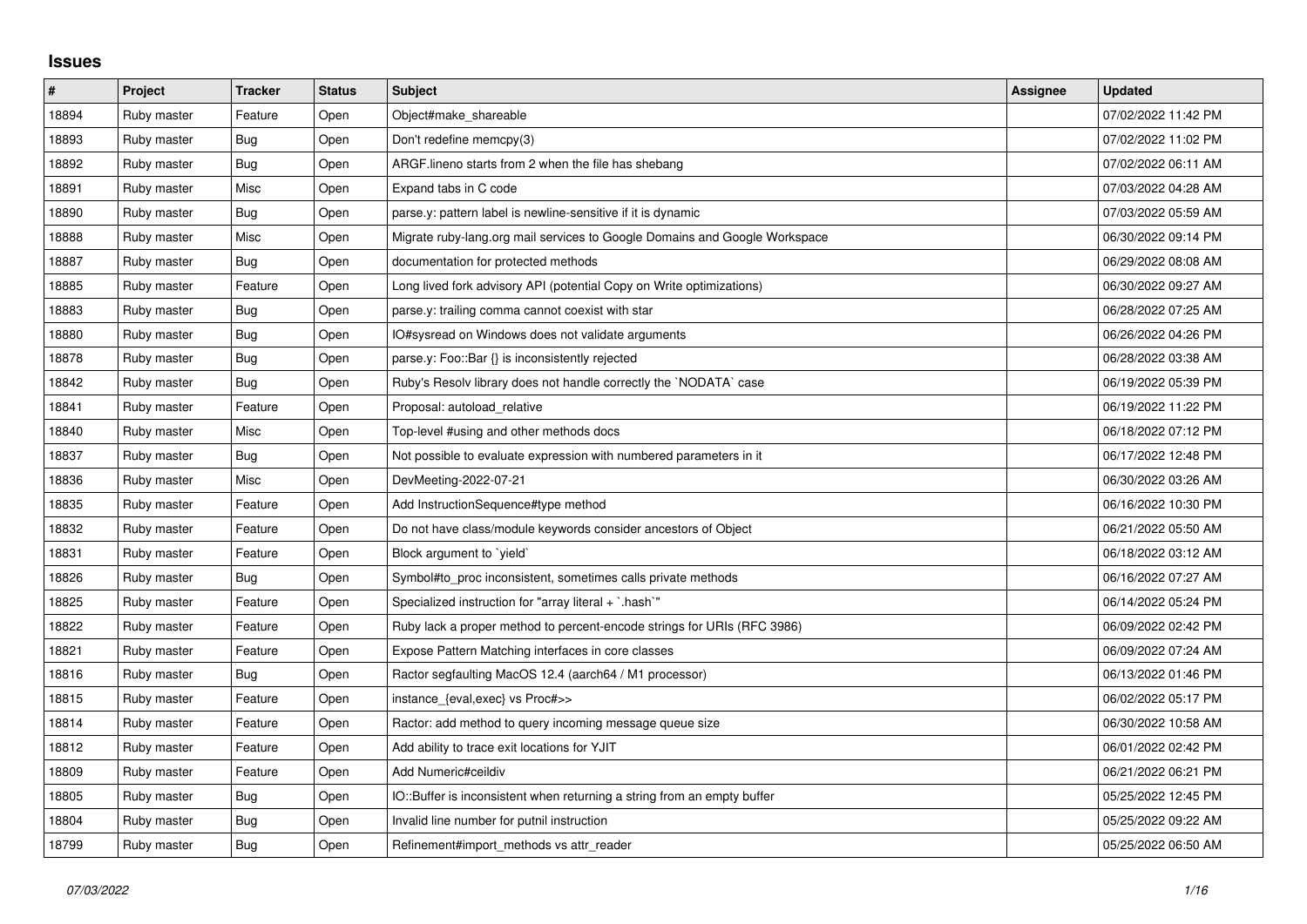| $\vert$ # | Project     | <b>Tracker</b> | <b>Status</b> | <b>Subject</b>                                                                                                     | <b>Assignee</b> | <b>Updated</b>      |
|-----------|-------------|----------------|---------------|--------------------------------------------------------------------------------------------------------------------|-----------------|---------------------|
| 18798     | Ruby master | Feature        | Open          | UnboundMethod#==`with inherited classes                                                                            |                 | 05/25/2022 12:32 AM |
| 18797     | Ruby master | Bug            | Open          | Third argument to Regexp.new is a bit broken                                                                       |                 | 05/23/2022 10:11 AM |
| 18796     | Ruby master | <b>Bug</b>     | Open          | GC compaction gets stuck on Mac OS when a debugger is attached                                                     |                 | 06/08/2022 08:25 AM |
| 18795     | Ruby master | Bug            | Open          | Verbose GC debug output with -DRGENGC_DEBUG=5 causes a crash                                                       |                 | 06/08/2022 08:24 AM |
| 18794     | Ruby master | <b>Bug</b>     | Open          | Windows - intermittent SEGV TestObjSpace#test_reachable_objects_during_iteration                                   |                 | 06/30/2022 11:13 PM |
| 18789     | Ruby master | <b>Bug</b>     | Open          | make test-bundled-gems failed after make install                                                                   |                 | 05/18/2022 01:01 AM |
| 18784     | Ruby master | <b>Bug</b>     | Open          | FileUtils.rm f and `FileUtils.rm rf should not mask exceptions                                                     |                 | 05/16/2022 09:04 AM |
| 18783     | Ruby master | <b>Bug</b>     | Open          | OptionParser should recognize "-" as an optional argument                                                          |                 | 05/19/2022 12:15 AM |
| 18782     | Ruby master | Bug            | Open          | Race conditions in autoload when loading the same feature with multiple threads.                                   |                 | 05/18/2022 09:22 PM |
| 18780     | Ruby master | Bug            | Open          | Incorrect binding receiver for C API rb_eval_string()                                                              |                 | 06/15/2022 12:14 AM |
| 18776     | Ruby master | Feature        | Open          | <b>Object Shapes</b>                                                                                               |                 | 05/13/2022 01:11 AM |
| 18774     | Ruby master | Feature        | Open          | Add Queue#pop(timeout:)                                                                                            |                 | 05/20/2022 12:27 AM |
| 18770     | Ruby master | <b>Bug</b>     | Open          | Inconsistent behavior of IO/StringIO's each methods when called with nil as a separator, limit and chomp: true     |                 | 06/06/2022 05:38 PM |
| 18768     | Ruby master | <b>Bug</b>     | Open          | Inconsistent behavior of IO, StringIO and String each_line methods when return paragraph and chomp: true<br>passed |                 | 06/10/2022 03:46 PM |
| 18767     | Ruby master | Bug            | Open          | IO.foreach hangs up when passes limit=0                                                                            |                 | 06/18/2022 02:56 AM |
| 18764     | Ruby master | <b>Bug</b>     | Open          | Build Error when Using msys2-mingw64 and Ruby 3.2                                                                  |                 | 05/10/2022 06:48 AM |
| 18763     | Ruby master | <b>Bug</b>     | Open          | The configure option "--with-openssl-dir" has lower precedence than pkg-config                                     |                 | 05/11/2022 11:39 AM |
| 18762     | Ruby master | Feature        | Open          | Add an Array#undigits that compliments Integer#digits                                                              |                 | 05/03/2022 08:08 PM |
| 18760     | Ruby master | <b>Bug</b>     | Open          | Ractors vs "skynet" microbenchmark                                                                                 |                 | 05/02/2022 11:36 PM |
| 18759     | Ruby master | <b>Bug</b>     | Open          | snapshot-ruby_2_7: test failure on macos-12                                                                        |                 | 04/28/2022 12:18 AM |
| 18758     | Ruby master | <b>Bug</b>     | Open          | Ruby fails to build on M1 Mac when x86 Homebrew is installed                                                       |                 | 04/28/2022 03:19 PM |
| 18757     | Ruby master | Feature        | Open          | Introduce %R percent literal for anchored regular expression patterns                                              |                 | 04/27/2022 05:30 PM |
| 18751     | Ruby master | Bug            | Open          | Regression on master for Method#== when comparing public with private method                                       |                 | 05/18/2022 01:27 AM |
| 18743     | Ruby master | <b>Bug</b>     | Open          | Enumerator#next / peek re-use each others stacktraces                                                              |                 | 04/19/2022 02:42 PM |
| 18740     | Ruby master | Bug            | Open          | Use of rightward assignment changes line number needed for line-targeted TracePoint                                |                 | 04/27/2022 09:56 AM |
| 18738     | Ruby master | <b>Bug</b>     | Open          | IRB can't recognize heredoc after words                                                                            |                 | 04/18/2022 12:00 AM |
| 18737     | Ruby master | Bug            | Open          | Windows 'require' is case independent                                                                              |                 | 04/22/2022 06:18 PM |
| 18736     | Ruby master | Feature        | Open          | self-p for method chain                                                                                            |                 | 04/15/2022 11:09 AM |
| 18733     | Ruby master | <b>Bug</b>     | Open          | Ruby GC problems cause performance issue with Ractor                                                               |                 | 04/15/2022 09:13 AM |
| 18731     | Ruby master | <b>Bug</b>     | Open          | Parallel test-all sometimes does not run at all some tests                                                         |                 | 04/23/2022 12:58 PM |
| 18725     | Ruby master | Misc           | Open          | IO#write and IO#wait writable block for write pipe if read pipe is closed in other thread on OpenBSD               |                 | 04/13/2022 11:20 PM |
| 18690     | Ruby master | Feature        | Open          | Allow `Kernel#then` to take arguments                                                                              |                 | 05/10/2022 06:16 PM |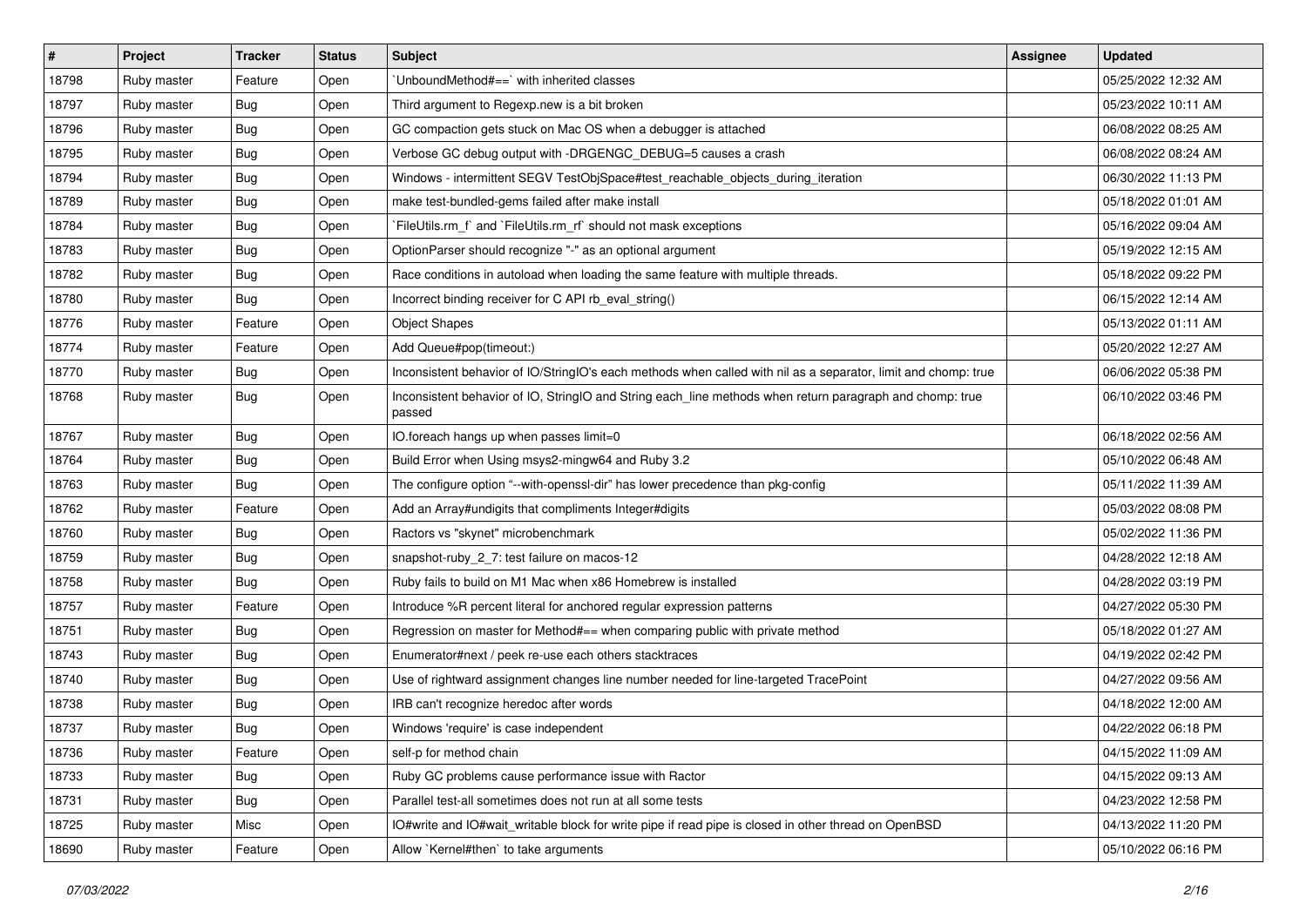| #     | Project     | <b>Tracker</b> | <b>Status</b> | <b>Subject</b>                                                                            | <b>Assignee</b> | <b>Updated</b>      |
|-------|-------------|----------------|---------------|-------------------------------------------------------------------------------------------|-----------------|---------------------|
| 18686 | Ruby master | Bug            | Open          | Regexp supporting unexpected age properties in Ruby < 3.2                                 |                 | 04/08/2022 06:52 PM |
| 18685 | Ruby master | Feature        | Open          | Enumerator.product: Cartesian product of enumerables                                      |                 | 04/26/2022 07:02 AM |
| 18683 | Ruby master | Feature        | Open          | Allow to create hashes with a specific capacity.                                          |                 | 04/22/2022 02:34 PM |
| 18678 | Ruby master | <b>Bug</b>     | Open          | Crash on Mac - vm_call0_cfunc_with_frame                                                  |                 | 05/26/2022 05:40 PM |
| 18675 | Ruby master | Feature        | Open          | Add new exception class for resolv timeouts                                               |                 | 04/01/2022 11:22 PM |
| 18674 | Ruby master | <b>Bug</b>     | Open          | Build failure `make up` with WSL2                                                         |                 | 04/01/2022 08:51 AM |
| 18668 | Ruby master | Feature        | Open          | Merge `io-nonblock` gems into core                                                        |                 | 04/21/2022 10:02 AM |
| 18661 | Ruby master | Bug            | Open          | Net::HTTP behavior changed between 2.6 and 3.1 on windows.                                |                 | 03/25/2022 01:57 PM |
| 18659 | Ruby master | Feature        | Open          | Create a Binding at the time of an exception and make it available to Rescue              |                 | 03/25/2022 10:55 AM |
| 18657 | Ruby master | Bug            | Open          | IRB raises exception when stdout is a pipe                                                |                 | 06/08/2022 03:34 PM |
| 18647 | Ruby master | Feature        | Open          | Non-recursive option for iseq-targeted Tracepoints in ruby 2.6+                           |                 | 03/18/2022 09:41 AM |
| 18644 | Ruby master | Feature        | Open          | Coerce anything callable to a Proc                                                        |                 | 06/18/2022 05:28 PM |
| 18642 | Ruby master | Feature        | Open          | Named ripper fields                                                                       |                 | 05/12/2022 01:37 PM |
| 18640 | Ruby master | Feature        | Open          | default empty string argument for `String#sub` and `String#sub!`, e.g. `"hello".sub("I")` |                 | 03/19/2022 02:33 AM |
| 18630 | Ruby master | Feature        | Open          | Introduce general `IO#timeout` and `IO#timeout=`for all (non-)blocking operations.        |                 | 04/21/2022 09:36 AM |
| 18622 | Ruby master | Bug            | Open          | const_get still looks in Object, while lexical constant lookup no longer does             |                 | 04/22/2022 11:26 AM |
| 18617 | Ruby master | Feature        | Open          | Allow multiples keys in Hash#[] acting like Hash#dig                                      |                 | 03/10/2022 01:36 PM |
| 18616 | Ruby master | Bug            | Open          | Error with clang(1) on MacOS due to _declspec()                                           |                 | 03/09/2022 10:50 AM |
| 18608 | Ruby master | <b>Bug</b>     | Open          | 'require': cannot load such file -- ripper (LoadError) after 'make distclean'             |                 | 05/27/2022 04:10 AM |
| 18605 | Ruby master | Bug            | Open          | Fails to run on (newer) 32bit Windows with ucrt                                           |                 | 04/01/2022 07:52 AM |
| 18603 | Ruby master | Feature        | Open          | Allow syntax like obj.method(arg)=value                                                   |                 | 02/27/2022 05:04 PM |
| 18597 | Ruby master | Feature        | Open          | Strings need a named method like 'dup' that doesn't duplicate if receiver is mutable      |                 | 02/26/2022 11:56 PM |
| 18594 | Ruby master | Feature        | Open          | Add a #to_h method on URI::Generic                                                        |                 | 03/31/2022 01:18 PM |
| 18593 | Ruby master | Feature        | Open          | Add back URI.escape                                                                       |                 | 02/18/2022 07:45 PM |
| 18587 | Ruby master | Misc           | Open          | What was the reason behind Ruby choosing SipHash for Hash?                                |                 | 02/17/2022 12:02 AM |
| 18583 | Ruby master | Feature        | Open          | Pattern-matching: API for custom unpacking strategies?                                    |                 | 03/17/2022 01:10 PM |
| 18580 | Ruby master | Bug            | Open          | Range#include? inconsistency for beginless String ranges                                  |                 | 03/09/2022 10:22 PM |
| 18576 | Ruby master | Feature        | Open          | Rename `ASCII-8BIT` encoding to `BINARY`                                                  |                 | 03/17/2022 03:06 PM |
| 18573 | Ruby master | Feature        | Open          | Object#pack1                                                                              |                 | 02/08/2022 08:51 AM |
| 18568 | Ruby master | Feature        | Open          | Explore lazy RubyGems boot to reduce need for --disable-gems                              |                 | 02/17/2022 07:15 AM |
| 18559 | Ruby master | Feature        | Open          | Allocation tracing: Objects created by the parser are attributed to Kernel.require        |                 | 06/28/2022 12:21 PM |
| 18554 | Ruby master | Feature        | Open          | Move unicode normalize to a default gem                                                   |                 | 01/31/2022 05:51 PM |
| 18551 | Ruby master | Feature        | Open          | Make Range#reverse_each to raise an exception if endless                                  |                 | 01/28/2022 11:13 PM |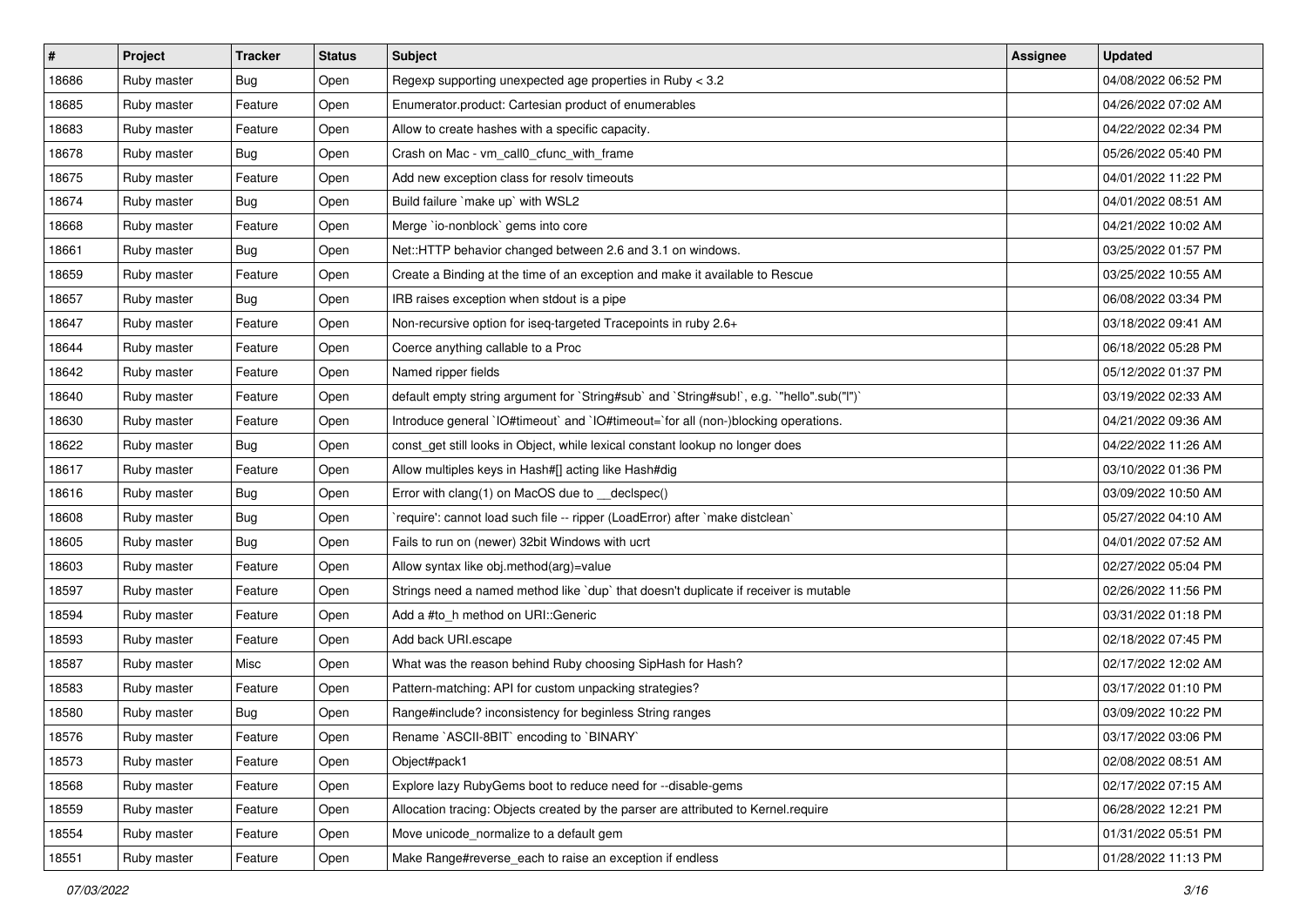| #     | Project     | <b>Tracker</b> | <b>Status</b> | <b>Subject</b>                                                                                              | <b>Assignee</b> | <b>Updated</b>      |
|-------|-------------|----------------|---------------|-------------------------------------------------------------------------------------------------------------|-----------------|---------------------|
| 18518 | Ruby master | <b>Bug</b>     | Open          | NoMemoryError + [FATAL] failed to allocate memory for twice 1 << large                                      |                 | 01/28/2022 01:40 PM |
| 18515 | Ruby master | Feature        | Open          | Add Range#reverse_each implementation for performance                                                       |                 | 01/31/2022 02:23 AM |
| 18510 | Ruby master | <b>Bug</b>     | Open          | Unexpected waiting for console when starting ruby on windows                                                |                 | 01/23/2022 02:53 PM |
| 18507 | Ruby master | Bug            | Open          | Incorrect target_os detection in configure script                                                           |                 | 01/25/2022 08:57 AM |
| 18506 | Ruby master | <b>Bug</b>     | Open          | make and make install rebuild items every time unnecessarily - sometimes causing races in parallel installs |                 | 01/21/2022 01:46 PM |
| 18498 | Ruby master | Feature        | Open          | Introduce a public WeakKeysMap that compares by equality                                                    |                 | 02/20/2022 04:06 PM |
| 18494 | Ruby master | Feature        | Open          | [RFC] ENV["RUBY_GC_"]= changes GC parameters dynamically                                                    |                 | 01/17/2022 11:15 PM |
| 18492 | Ruby master | Bug            | Open          | `rb_rescue2` inside `rb_protect` segfaults on Windows                                                       |                 | 01/14/2022 03:17 PM |
| 18478 | Ruby master | Feature        | Open          | Module#constant_pairs                                                                                       |                 | 01/11/2022 07:55 PM |
| 18477 | Ruby master | Feature        | Open          | Float#sqrt and Integer#sqrt                                                                                 |                 | 01/11/2022 07:34 PM |
| 18476 | Ruby master | Bug            | Open          | Call to require stuck forever after receiving EAGAIN on writev when running with zeus                       |                 | 02/28/2022 02:55 PM |
| 18473 | Ruby master | Bug            | Open          | Raw data in Socket:: Option#inspect on Amazon Linux 2                                                       |                 | 01/11/2022 02:13 PM |
| 18472 | Ruby master | <b>Bug</b>     | Open          | rb_w32_map_errno is not found on Ruby-3.1.0                                                                 |                 | 01/13/2022 09:59 AM |
| 18463 | Ruby master | Feature        | Open          | Random number generation with xoshiro                                                                       |                 | 02/13/2022 09:12 AM |
| 18462 | Ruby master | Feature        | Open          | Proposal to merge WASI based WebAssembly support                                                            |                 | 03/24/2022 03:05 AM |
| 18457 | Ruby master | Bug            | Open          | ruby 2.7.5 fiddle/types.rb use uint32_t but fiddle/cparser.rb lacks uint32_t                                |                 | 01/03/2022 01:00 PM |
| 18456 | Ruby master | Bug            | Open          | rdoc non-determinism: module includes can be added once or twice to generated .ri                           |                 | 01/01/2022 11:16 PM |
| 18455 | Ruby master | <b>Bug</b>     | Open          | IO#close` has poor performance and difficult to understand semantics.                                       |                 | 04/04/2022 02:02 AM |
| 18454 | Ruby master | Bug            | Open          | YJIT slowing down key Discourse benchmarks                                                                  |                 | 01/04/2022 08:45 AM |
| 18444 | Ruby master | <b>Bug</b>     | Open          | Trapped TSTP causes a locking deadlock in 3.0.3 onward                                                      |                 | 05/26/2022 10:29 PM |
| 18440 | Ruby master | Feature        | Open          | YJIT is enabled if any YJIT tuning options are set                                                          |                 | 12/30/2021 08:17 PM |
| 18438 | Ruby master | Feature        | Open          | Add `Exception#additional_message` to show additional error information                                     |                 | 02/07/2022 02:55 AM |
| 18435 | Ruby master | <b>Bug</b>     | Open          | Calling `protected` on ancestor method changes result of `instance_methods(false)`                          |                 | 06/09/2022 10:23 AM |
| 18429 | Ruby master | Bug            | Open          | Configure ruby-3.0.3 on Solaris 10 Unknown keyword 'URL' in './ruby.tmp.pc'                                 |                 | 01/18/2022 09:15 PM |
| 18423 | Ruby master | Feature        | Open          | Installing stable versions like 3.0.3 from source generates fatal error by make                             |                 | 12/23/2021 11:44 PM |
| 18420 | Ruby master | Misc           | Open          | Question about how to handle IO.pipe reader and writer when forking                                         |                 | 12/22/2021 12:04 AM |
| 18418 | Ruby master | Feature        | Open          | Add Net::HTTP#security_level=                                                                               |                 | 12/19/2021 11:58 AM |
| 18413 | Ruby master | <b>Bug</b>     | Open          | Segfault in `ripper/lexer.rb`                                                                               |                 | 12/17/2021 04:49 PM |
| 18412 | Ruby master | Bug            | Open          | Segfault in test ractor.rb                                                                                  |                 | 12/17/2021 04:23 AM |
| 18411 | Ruby master | Feature        | Open          | Introduce `Fiber.blocking` for disabling scheduler.                                                         |                 | 12/23/2021 05:10 PM |
| 18410 | Ruby master | Feature        | Open          | Proposal to make inspect include underscores on numerics                                                    |                 | 12/16/2021 09:07 AM |
| 18404 | Ruby master | Misc           | Open          | 3.1 documentation problems tracking ticket                                                                  |                 | 12/24/2021 03:59 PM |
| 18402 | Ruby master | Feature        | Open          | <b>Argument Labels</b>                                                                                      |                 | 01/31/2022 06:14 PM |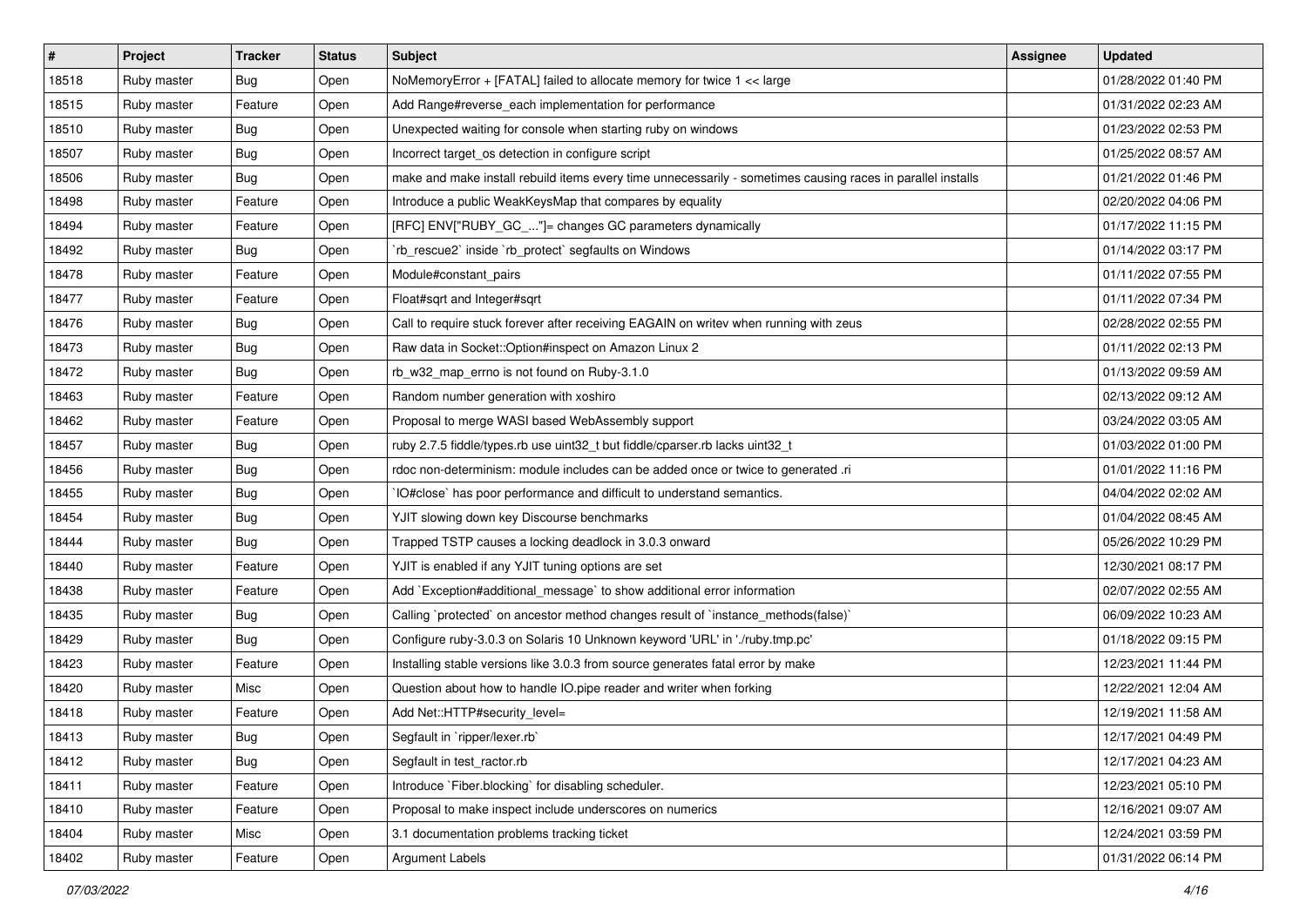| $\vert$ # | Project     | <b>Tracker</b> | <b>Status</b> | Subject                                                                                                                                                               | <b>Assignee</b> | <b>Updated</b>      |
|-----------|-------------|----------------|---------------|-----------------------------------------------------------------------------------------------------------------------------------------------------------------------|-----------------|---------------------|
| 18401     | Ruby master | Feature        | Open          | Rework `require relative` to add the "current path" on `\$LOAD PATH`                                                                                                  |                 | 12/09/2021 05:41 PM |
| 18396     | Ruby master | <b>Bug</b>     | Open          | An unexpected "hash value omission" syntax error when without parentheses call expr follows                                                                           |                 | 03/29/2022 09:58 PM |
| 18395     | Ruby master | Feature        | Open          | Introduce Array#subtract! for performance                                                                                                                             |                 | 12/08/2021 04:42 PM |
| 18393     | Ruby master | <b>Bug</b>     | Open          | TestReadline#test_interrupt_in_other_thread fails on armv7hl                                                                                                          |                 | 12/07/2021 02:03 PM |
| 18384     | Ruby master | Feature        | Open          | Pattern Match Object                                                                                                                                                  |                 | 05/07/2022 06:01 PM |
| 18380     | Ruby master | <b>Bug</b>     | Open          | TestAddressResolve#test_socket_getnameinfo_domain_blocking test failures                                                                                              |                 | 12/21/2021 04:22 PM |
| 18379     | Ruby master | Bug            | Open          | [CI] Windows mingw/ucrt - test-all timeout failures                                                                                                                   |                 | 12/02/2021 02:23 AM |
| 18376     | Ruby master | Feature        | Open          | Version comparison API                                                                                                                                                |                 | 12/30/2021 10:33 AM |
| 18369     | Ruby master | Feature        | Open          | users.detect(:name, "Dorian") as shorthand for users.detect {  user  user.name == "Dorian" }                                                                          |                 | 12/03/2021 02:23 PM |
| 18368     | Ruby master | Feature        | Open          | Range#step semantics for non-Numeric ranges                                                                                                                           |                 | 02/02/2022 03:42 PM |
| 18360     | Ruby master | Feature        | Open          | PrettyPrint enhancements                                                                                                                                              |                 | 11/24/2021 12:15 AM |
| 18359     | Ruby master | <b>Bug</b>     | Open          | [Windows MinGW] warning Please include winsock2.h before windows.h                                                                                                    |                 | 11/23/2021 05:07 PM |
| 18357     | Ruby master | Feature        | Open          | Proposal: stop raising when block passed to IO#each_* closes the IO                                                                                                   |                 | 11/22/2021 09:03 PM |
| 18352     | Ruby master | Misc           | Open          | What is the Hash#grep expected?                                                                                                                                       |                 | 11/28/2021 10:39 PM |
| 18338     | Ruby master | <b>Bug</b>     | Open          | Encoding.default_external = Encoding::UTF_16BE may add a wrongly-encoded string to<br>\$LOADED_FEATURES                                                               |                 | 11/15/2021 07:32 AM |
| 18334     | Ruby master | Feature        | Open          | ENV#to_h returns a new Hash object but Hash#to_h does not, which can cause inconsistencies                                                                            |                 | 11/17/2021 05:46 PM |
| 18332     | Ruby master | Feature        | Open          | a ? b                                                                                                                                                                 |                 | 12/29/2021 04:38 AM |
| 18331     | Ruby master | Feature        | Open          | Kernel.#Time                                                                                                                                                          |                 | 11/13/2021 12:41 PM |
| 18296     | Ruby master | Feature        | Open          | Custom exception formatting should override `Exception#full_message`.                                                                                                 |                 | 12/15/2021 08:49 PM |
| 18291     | Ruby master | Feature        | Open          | When use $=$ with named group, if regex is on the right side, variable not defined.                                                                                   |                 | 11/06/2021 12:36 PM |
| 18286     | Ruby master | <b>Bug</b>     | Open          | Universal arm64/x86_84 binary built on an x86_64 machine segfaults/is killed on arm64                                                                                 |                 | 05/26/2022 09:45 PM |
| 18285     | Ruby master | Feature        | Open          | NoMethodError#message uses a lot of CPU/is really expensive to call                                                                                                   |                 | 01/30/2022 12:45 PM |
| 18281     | Ruby master | <b>Bug</b>     | Open          | Ruby 3.1.0: gem uninstall -alx fails to uninstall debug                                                                                                               |                 | 06/16/2022 01:08 AM |
| 18269     | Ruby master | Bug            | Open          | trace_opt_not and trace_opt_regexpmatch2 insns are indistinguishable                                                                                                  |                 | 11/12/2021 07:44 AM |
| 18265     | Ruby master | Feature        | Open          | Self-contained one-binary feature which discuss on ruby kaigi 2021 day 2, $\Box$ Ruby Committers vs the World /<br>CRuby Committers                                   |                 | 10/24/2021 04:11 PM |
| 18262     | Ruby master | Feature        | Open          | Enumerator::Lazy#partition                                                                                                                                            |                 | 11/20/2021 10:17 AM |
| 18259     | Ruby master | Feature        | Open          | Support quarter spec %q in Time#strftime                                                                                                                              |                 | 10/21/2021 12:15 PM |
| 18257     | Ruby master | Bug            | Open          | rb_mRubyVMFrozenCore is broken by GC run                                                                                                                              |                 | 02/10/2022 12:36 PM |
| 18256     | Ruby master | Feature        | Open          | Change the canonical name of Thread::Mutex, Thread::Queue, Thread::SizedQueue and<br>Thread::ConditionVariable to just Mutex, Queue, SizedQueue and ConditionVariable |                 | 10/20/2021 10:59 PM |
| 18255     | Ruby master | Bug            | Open          | ioctl zeroes the last buffer byte                                                                                                                                     |                 | 10/25/2021 08:13 AM |
| 18248     | Ruby master | Misc           | Open          | Add Feature Triaging Guide                                                                                                                                            |                 | 10/12/2021 03:21 PM |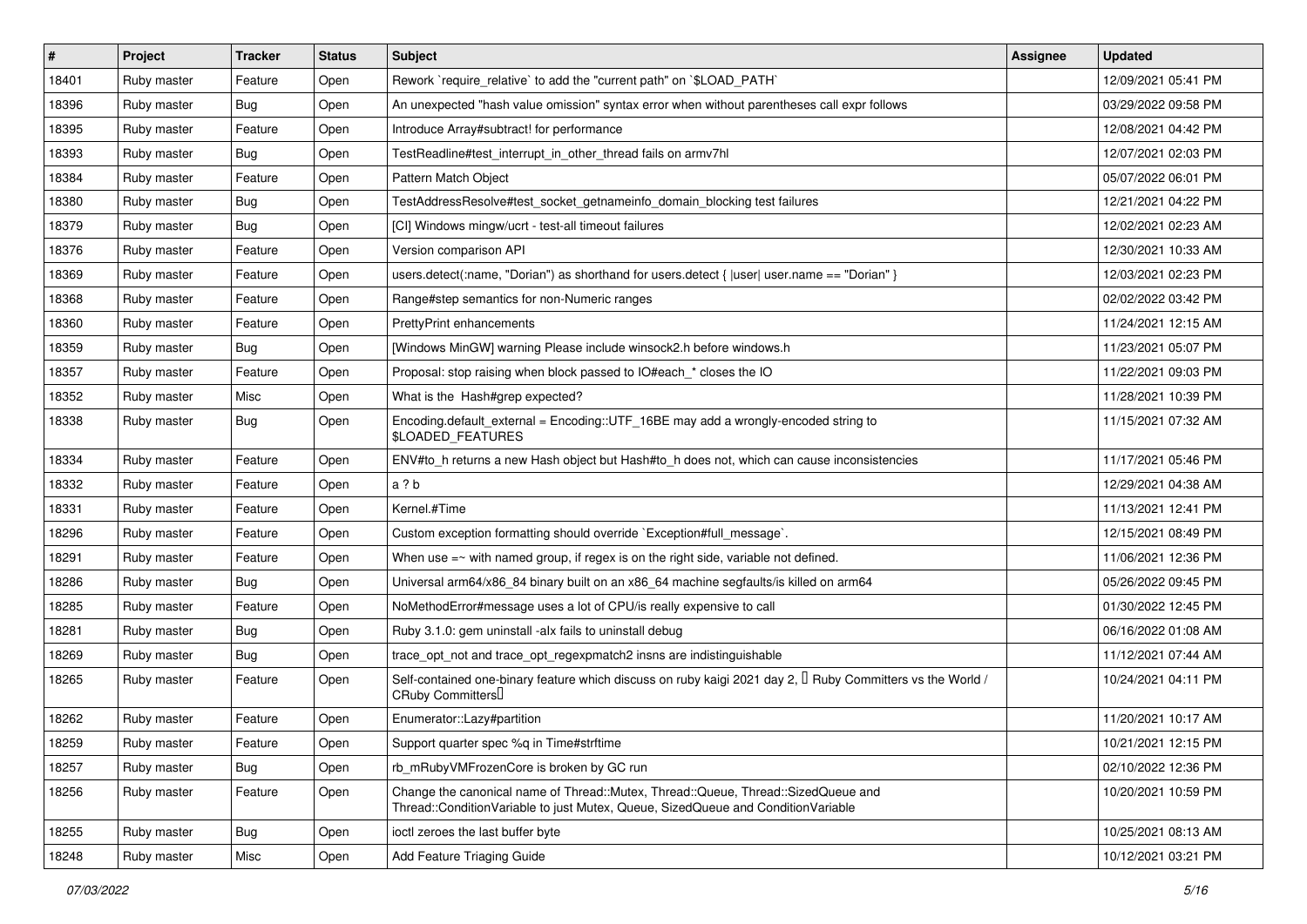| $\vert$ # | Project     | <b>Tracker</b> | <b>Status</b> | <b>Subject</b>                                                                                                             | Assignee | <b>Updated</b>      |
|-----------|-------------|----------------|---------------|----------------------------------------------------------------------------------------------------------------------------|----------|---------------------|
| 18247     | Ruby master | <b>Bug</b>     | Open          | weird results for `Array#slice` or `Array#[]` with argument of type `Enumerator::ArithmeticSequence`                       |          | 03/30/2022 11:05 PM |
| 18242     | Ruby master | Feature        | Open          | Parser makes multiple assignment sad in confusing way                                                                      |          | 10/09/2021 07:58 AM |
| 18228     | Ruby master | Feature        | Open          | Add a 'timeout' option to 'IO.copy_stream'                                                                                 |          | 10/01/2021 05:10 AM |
| 18186     | Ruby master | Bug            | Open          | SEGV with system command - MinGW?                                                                                          |          | 09/22/2021 03:20 PM |
| 18181     | Ruby master | Feature        | Open          | Introduce Enumerable#min_with_value, max_with_value, and minmax_with_value                                                 |          | 01/25/2022 07:33 AM |
| 18179     | Ruby master | Feature        | Open          | Add Math methods to Numeric                                                                                                |          | 03/24/2022 02:54 PM |
| 18168     | Ruby master | Feature        | Open          | Add ActiveSupport deep_transform_values to Ruby                                                                            |          | 09/15/2021 05:29 AM |
| 18162     | Ruby master | Feature        | Open          | Shorthand method Proc#isolate to create isolated proc objects                                                              |          | 09/13/2021 02:33 AM |
| 18152     | Ruby master | <b>Bug</b>     | Open          | Fix theoretical bug with signals + qsort                                                                                   |          | 09/08/2021 03:38 PM |
| 18151     | Ruby master | Feature        | Open          | Incorrect Resolv result when DNS server is unreachable                                                                     |          | 09/18/2021 12:22 AM |
| 18150     | Ruby master | Misc           | Open          | Proposal: Deprecate leading zero syntax to declare octals, since it's extremely confusing (and Python 3<br>removed it too) |          | 09/04/2021 03:21 AM |
| 18146     | Ruby master | Feature        | Open          | Add 'delete_prefix' and 'delete_suffix' to 'Pathname'                                                                      |          | 09/03/2021 04:59 AM |
| 18144     | Ruby master | <b>Bug</b>     | Open          | Timeout not working while regular expression match is running                                                              |          | 09/02/2021 07:08 AM |
| 18137     | Ruby master | Feature        | Open          | A new method to check Proc is isolated or not                                                                              |          | 10/27/2021 07:30 AM |
| 18136     | Ruby master | Feature        | Open          | take while after                                                                                                           |          | 01/28/2022 06:23 AM |
| 18135     | Ruby master | Feature        | Open          | Introduce Enumerable#detect_only                                                                                           |          | 09/02/2021 05:44 PM |
| 18132     | Ruby master | Bug            | Open          | TODO: fix ccan/list thread safety                                                                                          |          | 01/02/2022 08:22 AM |
| 18131     | Ruby master | <b>Bug</b>     | Open          | addr2line.c: Some inlined functions mistakenly shown                                                                       |          | 08/24/2021 07:59 PM |
| 18129     | Ruby master | Bug            | Open          | Ractor-incompatible global variables can be accessed through alias                                                         |          | 08/23/2021 10:08 PM |
| 18127     | Ruby master | Feature        | Open          | Ractor-local version of Singleton                                                                                          |          | 11/09/2021 02:45 PM |
| 18083     | Ruby master | Feature        | Open          | Capture error in ensure block.                                                                                             |          | 10/21/2021 01:00 PM |
| 18082     | Ruby master | Misc           | Open          | FileUtils.remove_entry_secure has inconsistent document                                                                    |          | 08/17/2021 04:26 PM |
| 18080     | Ruby master | Bug            | Open          | Syntax error on one-line pattern matching                                                                                  |          | 08/18/2021 12:38 AM |
| 18073     | Ruby master | <b>Bug</b>     | Open          | test/ruby/test_jit.rb: "error: invalid use of '__builtin_va_arg_pack ()"" on Ruby 2.7.4 on gcc 4.8.5                       |          | 12/03/2021 03:04 PM |
| 18070     | Ruby master | Feature        | Open          | `attr` should be removed                                                                                                   |          | 08/09/2021 05:51 PM |
| 18069     | Ruby master | Feature        | Open          | instance_exec` is just ignored when the block is originally a method                                                       |          | 08/10/2021 05:33 AM |
| 18063     | Ruby master | Feature        | Open          | io_uring implementation                                                                                                    |          | 08/05/2021 10:02 AM |
| 18061     | Ruby master | Bug            | Open          | Execshield test: libruby.so.N.N.N: FAIL: property-note test because no .note.gnu.property section found                    |          | 06/22/2022 07:58 AM |
| 18057     | Ruby master | Feature        | Open          | Introduce Array#mean                                                                                                       |          | 08/02/2021 02:16 PM |
| 18055     | Ruby master | Feature        | Open          | Introduce                                                                                                                  |          | 07/30/2021 09:30 AM |
| 18035     | Ruby master | Feature        | Open          | Introduce general model/semantic for immutable by default.                                                                 |          | 11/09/2021 04:47 PM |
| 18033     | Ruby master | Feature        | Open          | Time.new to parse a string                                                                                                 |          | 12/07/2021 02:15 PM |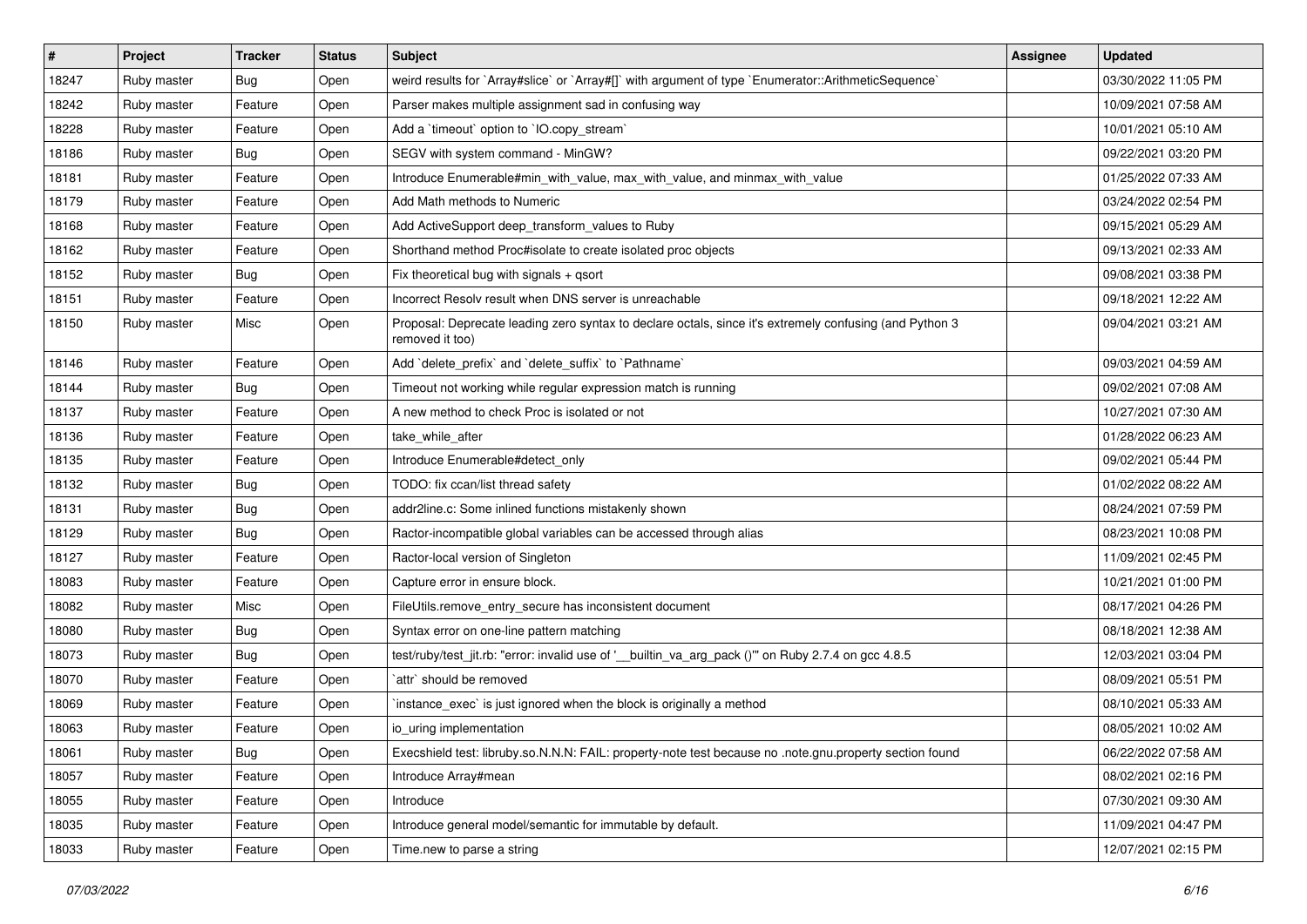| $\vert$ # | Project     | <b>Tracker</b> | <b>Status</b> | Subject                                                                                                                                     | <b>Assignee</b> | <b>Updated</b>      |
|-----------|-------------|----------------|---------------|---------------------------------------------------------------------------------------------------------------------------------------------|-----------------|---------------------|
| 18013     | Ruby master | <b>Bug</b>     | Open          | Unexpected results when mxiing negated character classes and case-folding                                                                   |                 | 06/29/2021 12:05 PM |
| 18012     | Ruby master | Bug            | Open          | Case-insensitive character classes can only match multiple code points when top-level character class is not<br>negated                     |                 | 06/29/2021 08:35 AM |
| 18010     | Ruby master | Bug            | Open          | Character class with single character gets case-folded with following string                                                                |                 | 06/28/2021 09:30 AM |
| 18009     | Ruby master | <b>Bug</b>     | Open          | Regexps \w and \W with /i option and /u option produce inconsistent results under nested negation and<br>intersection                       |                 | 06/28/2021 09:09 AM |
| 18005     | Ruby master | Feature        | Open          | Enable non-blocking `binding.irb`.                                                                                                          |                 | 06/24/2021 07:20 PM |
| 18004     | Ruby master | Feature        | Open          | Add Async to the stdlib                                                                                                                     |                 | 11/26/2021 06:01 AM |
| 17999     | Ruby master | <b>Bug</b>     | Open          | TestMethod#test_zsuper intermittent timeout error on raspbian10-aarch64 Cl                                                                  |                 | 06/18/2021 01:33 AM |
| 17994     | Ruby master | Feature        | Open          | Clarify `IO.read` behavior and add `File.read` method                                                                                       |                 | 07/16/2021 03:04 AM |
| 17990     | Ruby master | <b>Bug</b>     | Open          | Inconsistent behavior of Regexp quantifiers over characters with complex case foldings                                                      |                 | 06/15/2021 11:59 AM |
| 17989     | Ruby master | <b>Bug</b>     | Open          | Case insensitive Regexps do not handle characters with overlapping case foldings                                                            |                 | 06/15/2021 11:43 AM |
| 17950     | Ruby master | Feature        | Open          | Unable to pattern-match against a String key                                                                                                |                 | 06/15/2021 11:42 AM |
| 17944     | Ruby master | Feature        | Open          | Remove Socket.gethostbyaddr and Socket.gethostbyname                                                                                        |                 | 06/10/2021 08:26 AM |
| 17942     | Ruby master | Feature        | Open          | Add a 'initialize(public @a, private @b)' shortcut syntax for defining public/private accessors for instance vars<br>as part of constructor |                 | 12/13/2021 12:43 AM |
| 17938     | Ruby master | Feature        | Open          | Keyword alternative for boolean positional arguments                                                                                        |                 | 07/15/2021 06:46 AM |
| 17931     | Ruby master | Bug            | Open          | Compile fails setup option nodynamic                                                                                                        |                 | 07/07/2021 08:51 AM |
| 17926     | Ruby master | <b>Bug</b>     | Open          | spec/ruby/core/file/atime_spec.rb: a random failing test on Travis ppc64le                                                                  |                 | 06/02/2021 04:35 PM |
| 17925     | Ruby master | Bug            | Open          | Pattern matching syntax using semicolon one-line                                                                                            |                 | 06/04/2021 03:08 PM |
| 17924     | Ruby master | Feature        | Open          | Range#infinite?                                                                                                                             |                 | 07/08/2021 11:58 PM |
| 17878     | Ruby master | <b>Bug</b>     | Open          | bootstraptest/test_ractor.rb:224 a random failing test with "The outgoing-port is already closed<br>(Ractor::ClosedError)"                  |                 | 09/13/2021 01:10 PM |
| 17859     | Ruby master | Feature        | Open          | Start IRB when running just `ruby`                                                                                                          |                 | 05/14/2021 07:54 AM |
| 17856     | Ruby master | Feature        | Open          | ary.member? is slower than ary.include?                                                                                                     |                 | 05/11/2021 10:12 AM |
| 17851     | Ruby master | Feature        | Open          | ruby extension for memoryview                                                                                                               |                 | 05/05/2021 03:15 PM |
| 17844     | Ruby master | Feature        | Open          | Support list of methods to test with respond to?                                                                                            |                 | 05/06/2021 07:00 PM |
| 17834     | Ruby master | Feature        | Open          | Add a Bytes and BytesArray class that implement memoryview                                                                                  |                 | 05/06/2021 02:22 PM |
| 17833     | Ruby master | Feature        | Open          | add IO.readinto(b) where b is a bytes like object that is you can get a memoryview from                                                     |                 | 06/30/2021 02:36 PM |
| 17829     | Ruby master | Misc           | Open          | Clang/LLVM correctness of x64-mingw32 build (`shorten-64-to-32` warnings)                                                                   |                 | 04/26/2021 04:23 PM |
| 17825     | Ruby master | Feature        | Open          | Uniformize Float::INFINITY and Date::infinity.new                                                                                           |                 | 05/04/2021 01:43 AM |
| 17817     | Ruby master | <b>Bug</b>     | Open          | --jit outputs ./tmp/_ruby_mjit_*.h: No such file or directory on with TMP                                                                   |                 | 04/22/2021 11:57 AM |
| 17815     | Ruby master | Misc           | Open          | Snapcraft Ruby plugin                                                                                                                       |                 | 04/20/2021 07:59 PM |
| 17808     | Ruby master | Feature        | Open          | Feature Request: JS like splat of Object properties as named method parameters                                                              |                 | 04/17/2021 11:43 PM |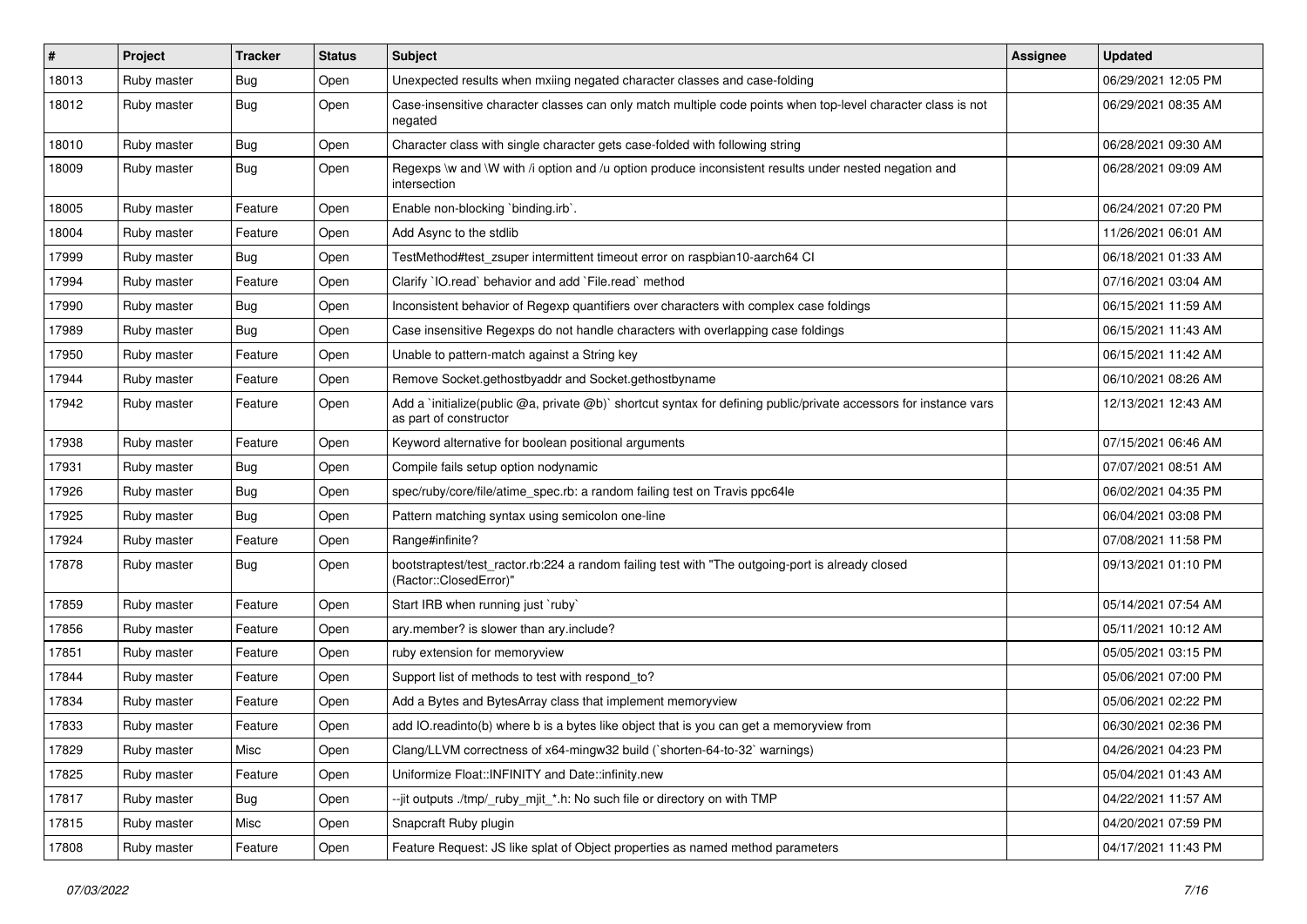| #     | Project     | <b>Tracker</b> | <b>Status</b> | Subject                                                                                                                                                   | Assignee | <b>Updated</b>      |
|-------|-------------|----------------|---------------|-----------------------------------------------------------------------------------------------------------------------------------------------------------|----------|---------------------|
| 17799 | Ruby master | <b>Bug</b>     | Open          | Seg fault in rb_class_clear_method_cache                                                                                                                  |          | 12/09/2021 05:39 AM |
| 17797 | Ruby master | Feature        | Open          | MIPS support for addr2line.c                                                                                                                              |          | 04/13/2021 03:49 AM |
| 17792 | Ruby master | <b>Bug</b>     | Open          | make notes and make test fail with Ruby 3.0.1p64 Raspberry PI 4B Ubuntu 20.10 ARM64                                                                       |          | 05/23/2021 08:23 PM |
| 17790 | Ruby master | Feature        | Open          | Have a way to clear a String without resetting its capacity                                                                                               |          | 04/21/2021 11:27 PM |
| 17786 | Ruby master | Feature        | Open          | Proposal: new "ends" keyword                                                                                                                              |          | 04/11/2021 01:40 AM |
| 17774 | Ruby master | <b>Bug</b>     | Open          | Quantified empty group causes regex to fail                                                                                                               |          | 10/13/2021 04:43 PM |
| 17773 | Ruby master | Feature        | Open          | Alias `Numeric#zero?` and `Float#zero?` as `Numeric#empty?` and `Float#empty?`                                                                            |          | 04/02/2021 03:39 PM |
| 17771 | Ruby master | Feature        | Open          | String#start_with? should not construct MatchData or set \$~                                                                                              |          | 04/02/2021 02:49 PM |
| 17758 | Ruby master | Feature        | Open          | Provide Hash#count for performance improvement                                                                                                            |          | 03/28/2021 06:39 PM |
| 17753 | Ruby master | Feature        | Open          | Add Module#namespace                                                                                                                                      |          | 07/02/2022 05:01 AM |
| 17749 | Ruby master | Feature        | Open          | Const source location without name                                                                                                                        |          | 04/17/2021 07:38 AM |
| 17743 | Ruby master | Feature        | Open          | Show argument types in backtrace                                                                                                                          |          | 03/25/2021 06:39 PM |
| 17741 | Ruby master | Feature        | Open          | Ruby links to `objc` for convenience - this should be moved into a native ext                                                                             |          | 03/23/2021 01:24 AM |
| 17722 | Ruby master | <b>Bug</b>     | Open          | define_method with shareable results in "defined in a different Ractor"                                                                                   |          | 08/24/2021 12:03 PM |
| 17718 | Ruby master | Feature        | Open          | a method paramaters object that can be pattern matched against                                                                                            |          | 03/24/2021 01:29 PM |
| 17683 | Ruby master | Misc           | Open          | Current status of beginless range (experimental or not)                                                                                                   |          | 06/05/2021 07:22 AM |
| 17682 | Ruby master | Feature        | Open          | String#casecmp performance improvement                                                                                                                    |          | 03/24/2021 02:29 PM |
| 17680 | Ruby master | Bug            | Open          | tab completion no longer works on irb3.0                                                                                                                  |          | 03/13/2021 08:06 AM |
| 17663 | Ruby master | Feature        | Open          | Enumerator#with, an alternative to Enumerator#with object                                                                                                 |          | 03/02/2021 05:48 PM |
| 17660 | Ruby master | Feature        | Open          | Expose information about which basic methods have been redefined                                                                                          |          | 03/02/2021 03:31 PM |
| 17647 | Ruby master | Feature        | Open          | Print register `r11` on 32-bit ARM Linux                                                                                                                  |          | 04/30/2021 11:22 AM |
| 17646 | Ruby master | <b>Bug</b>     | Open          | Check for `__builtin_mul_overflow` with `long long` arguments                                                                                             |          | 02/19/2021 06:19 PM |
| 17637 | Ruby master | Misc           | Open          | Endless ranges with 'nil' boundary weird behavior                                                                                                         |          | 02/19/2021 07:57 AM |
| 17627 | Ruby master | Feature        | Open          | Suggestion: Implement `freeze_values` instance method on collection-like classes.                                                                         |          | 02/16/2021 07:58 PM |
| 17616 | Ruby master | Feature        | Open          | Support backtracing on Linux with non-GNU-libc + libunwind                                                                                                |          | 02/09/2021 01:12 PM |
| 17611 | Ruby master | Feature        | Open          | Expose `rb_execarg` interfaces and `rb_grantpt`                                                                                                           |          | 02/07/2021 01:52 AM |
| 17591 | Ruby master | Misc           | Open          | Test frameworks and REPLs do not show deprecation warnings by default                                                                                     |          | 02/17/2021 09:06 AM |
| 17586 | Ruby master | Misc           | Open          | Please run Windows CI in all std-lib repos                                                                                                                |          | 01/28/2021 02:34 PM |
| 17579 | Ruby master | Feature        | Open          | [Proposal] A suggestion for newline-separated shorthand notation, for the creation of Arrays containing strings<br>that may contain '' (space) characters |          | 01/25/2021 04:33 PM |
| 17576 | Ruby master | Feature        | Open          | Partial Functions (procs, lambdas)                                                                                                                        |          | 01/24/2021 07:58 PM |
| 17566 | Ruby master | Feature        | Open          | Tune thread QoS / efficiency on macOS                                                                                                                     |          | 01/29/2021 09:16 AM |
| 17565 | Ruby master | Misc           | Open          | Prefer use of access(2) in rb file load ok() to check for existence of require'd files                                                                    |          | 01/21/2021 08:52 PM |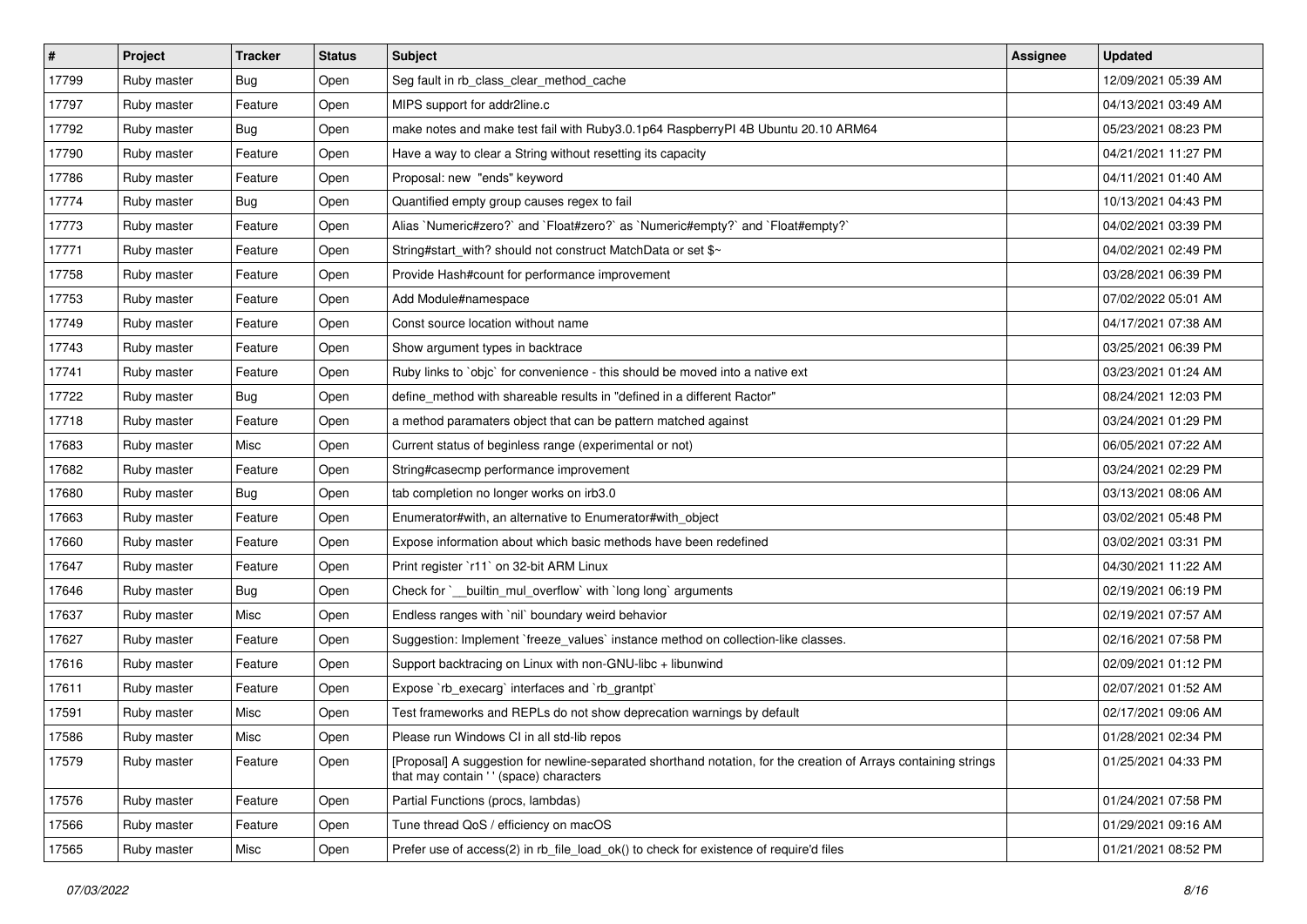| $\vert$ # | Project     | <b>Tracker</b> | <b>Status</b> | <b>Subject</b>                                                             | <b>Assignee</b> | <b>Updated</b>      |
|-----------|-------------|----------------|---------------|----------------------------------------------------------------------------|-----------------|---------------------|
| 17562     | Ruby master | Feature        | Open          | Update - E option in --help                                                |                 | 01/19/2021 05:38 PM |
| 17550     | Ruby master | Feature        | Open          | Why no function to get all subdirectories of a directory?                  |                 | 01/18/2021 08:57 AM |
| 17548     | Ruby master | Feature        | Open          | Need simple way to include symlink directories in Dir.glob                 |                 | 03/21/2022 01:35 PM |
| 17528     | Ruby master | Feature        | Open          | Make Addrinfo.getaddrinfo fall back to Timeout.timeout for :resolv_timeout |                 | 01/13/2021 08:50 PM |
| 17506     | Ruby master | Bug            | Open          | Ractor isolation broken by ThreadGroup                                     |                 | 01/03/2021 08:05 PM |
| 17496     | Ruby master | Feature        | Open          | Add constant Math::TAU                                                     |                 | 01/13/2021 05:47 AM |
| 17474     | Ruby master | Feature        | Open          | Interpreting constants at compile time                                     |                 | 01/07/2021 04:40 PM |
| 17472     | Ruby master | Feature        | Open          | HashWithIndifferentAccess like Hash extension                              |                 | 06/16/2022 01:08 AM |
| 17471     | Ruby master | Feature        | Open          | send_if method for improved conditional chaining                           |                 | 12/29/2020 03:23 PM |
| 17468     | Ruby master | Feature        | Open          | Deprecate RUBY_DEVEL                                                       |                 | 06/16/2022 01:08 AM |
| 17422     | Ruby master | Misc           | Open          | 3.0 documentation problems tracking ticket                                 |                 | 12/24/2020 12:51 PM |
| 17416     | Ruby master | Feature        | Open          | Improve performance Kernel#itself                                          |                 | 12/21/2020 01:14 PM |
| 17406     | Ruby master | Feature        | Open          | Add `NoMatchingPatternError#depth`                                         |                 | 12/19/2020 03:18 PM |
| 17399     | Ruby master | Misc           | Open          | Are endless methods experimental?                                          |                 | 12/22/2020 07:05 PM |
| 17390     | Ruby master | Misc           | Open          | Class and method-level docs for Ractor                                     |                 | 12/13/2020 06:33 PM |
| 17383     | Ruby master | Bug            | Open          | 3.0 recursion memory speed issues                                          |                 | 12/09/2020 05:41 PM |
| 17375     | Ruby master | Feature        | Open          | Add scheduler callbacks for transferring fibers                            |                 | 12/07/2020 11:31 PM |
| 17373     | Ruby master | Bug            | Open          | Ruby 3.0 is slower at Discourse bench than Ruby 2.7                        |                 | 01/04/2021 06:47 AM |
| 17357     | Ruby master | Feature        | Open          | Queue#pop`should have a block form for closed queues                       |                 | 01/12/2021 07:32 AM |
| 17356     | Ruby master | Feature        | Open          | Alignment of memory allocated through Fiddle struct's malloc               |                 | 12/02/2020 11:06 AM |
| 17354     | Ruby master | <b>Bug</b>     | Open          | Module#const_source_location is misleading for constants awaiting autoload |                 | 03/26/2021 05:56 PM |
| 17353     | Ruby master | Feature        | Open          | Functional chaining operator                                               |                 | 11/30/2020 03:29 AM |
| 17337     | Ruby master | Bug            | Open          | Don't embed Ruby build-time configuration in Ruby                          |                 | 12/21/2020 04:17 PM |
| 17333     | Ruby master | Feature        | Open          | Enumerable#many?                                                           |                 | 12/11/2020 03:38 AM |
| 17330     | Ruby master | Feature        | Open          | Object#non                                                                 |                 | 01/25/2021 03:54 PM |
| 17326     | Ruby master | Feature        | Open          | Add Kernel#must! to the standard library                                   |                 | 06/22/2022 04:10 PM |
| 17325     | Ruby master | Feature        | Open          | Adds Fiber#cancel, which forces a Fiber to break/return                    |                 | 11/19/2020 12:34 AM |
| 17316     | Ruby master | Feature        | Open          | On memoization                                                             |                 | 05/13/2022 11:32 AM |
| 17315     | Ruby master | Feature        | Open          | Hash #transform                                                            |                 | 11/13/2020 08:38 PM |
| 17311     | Ruby master | Feature        | Open          | Improve performance Array#deconstruct & Array#to_ary                       |                 | 11/08/2020 07:12 AM |
| 17309     | Ruby master | Misc           | Open          | URI.escape being deprecated, yet there is no replacement                   |                 | 11/11/2020 12:52 AM |
| 17298     | Ruby master | Feature        | Open          | Ractor's basket communication APIs                                         |                 | 11/13/2020 04:16 PM |
| 17290     | Ruby master | Feature        | Open          | Syntax sugar for boolean keyword argument                                  |                 | 10/29/2020 04:51 AM |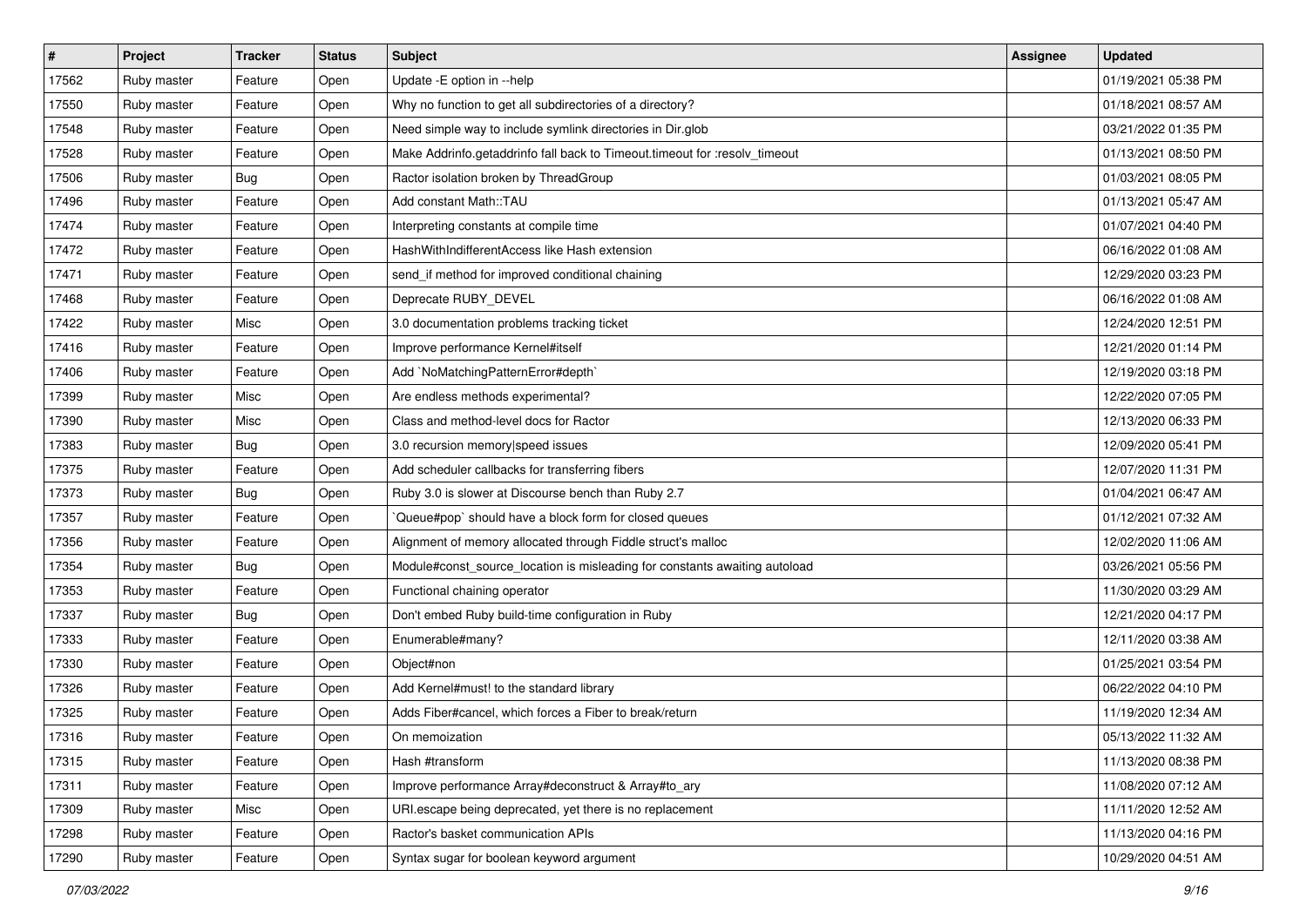| #     | Project     | <b>Tracker</b> | <b>Status</b> | <b>Subject</b>                                                                                        | Assignee | <b>Updated</b>      |
|-------|-------------|----------------|---------------|-------------------------------------------------------------------------------------------------------|----------|---------------------|
| 17286 | Ruby master | Feature        | Open          | `Ractor.new` should accept `move: true`                                                               |          | 11/08/2020 03:01 AM |
| 17285 | Ruby master | Feature        | Open          | Less strict `Ractor.select`                                                                           |          | 10/26/2020 03:15 AM |
| 17263 | Ruby master | <b>Bug</b>     | Open          | Fiber context switch degrades with number of fibers, limit on number of fibers                        |          | 01/31/2022 02:47 PM |
| 17258 | Ruby master | Feature        | Open          | Oneshot Branch Coverage                                                                               |          | 10/09/2020 08:26 PM |
| 17208 | Ruby master | Feature        | Open          | Add `Set#compact` and `Set#compact!` methods                                                          |          | 11/05/2020 10:44 AM |
| 17206 | Ruby master | Feature        | Open          | Introduce new Regexp option to avoid global MatchData allocations                                     |          | 10/28/2020 10:43 PM |
| 17199 | Ruby master | Misc           | Open          | id outputed by inspect and to_s output does not allow to find actual object_id and vice-versa         |          | 10/20/2020 09:35 PM |
| 17180 | Ruby master | <b>Bug</b>     | Open          | Ractor and constant referencing                                                                       |          | 09/20/2020 05:43 PM |
| 17174 | Ruby master | Misc           | Open          | Error relocating, symbol not found" error when compiling a native extension on Alpine with Ruby >=2.4 |          | 10/06/2020 11:19 AM |
| 17166 | Ruby master | Feature        | Open          | net/http not supporting unix domain sockets                                                           |          | 09/12/2020 02:51 PM |
| 17165 | Ruby master | Feature        | Open          | Add 'filter' and 'flatten' keywords to 'Enumerable#map'                                               |          | 09/13/2020 09:41 AM |
| 17163 | Ruby master | Feature        | Open          | Rename `begin`                                                                                        |          | 09/09/2020 03:04 AM |
| 17159 | Ruby master | <b>Bug</b>     | Open          | extend 'define_method' for Ractor                                                                     |          | 10/29/2020 04:06 PM |
| 17156 | Ruby master | Feature        | Open          | Refinements per directory tree                                                                        |          | 12/07/2020 05:19 AM |
| 17155 | Ruby master | Feature        | Open          | Add a Diggable mixin                                                                                  |          | 09/05/2020 02:08 PM |
| 17151 | Ruby master | Feature        | Open          | Support multiple builtin ruby code for implimatation in Ruby & C                                      |          | 09/05/2020 01:41 AM |
| 17148 | Ruby master | Feature        | Open          | stdbuf(1) support                                                                                     |          | 09/07/2020 04:12 AM |
| 17146 | Ruby master | Bug            | Open          | Queue operations are allowed after it is frozen                                                       |          | 10/20/2021 08:32 PM |
| 17143 | Ruby master | Feature        | Open          | Improve support for warning categories                                                                |          | 11/20/2020 01:05 PM |
| 17142 | Ruby master | <b>Bug</b>     | Open          | Ruby fails to build in AIX                                                                            |          | 03/20/2021 07:08 AM |
| 17140 | Ruby master | Feature        | Open          | Merge Enumerable#grep(_v) with Enumerable#select/reject                                               |          | 02/10/2021 07:56 AM |
| 17137 | Ruby master | Misc           | Open          | Cooperation on maintaining official docker ruby images                                                |          | 09/02/2020 05:03 PM |
| 17134 | Ruby master | Feature        | Open          | Add resolv_timeout to TCPSocket                                                                       |          | 12/10/2020 09:09 AM |
| 17127 | Ruby master | Feature        | Open          | Some TrueClass methods are faster if implemented in Ruby                                              |          | 11/05/2020 07:11 AM |
| 17121 | Ruby master | Feature        | Open          | Remove ENV#index                                                                                      |          | 08/13/2020 09:58 AM |
| 17115 | Ruby master | Feature        | Open          | Optimize String#casecmp? for ASCII strings                                                            |          | 08/15/2020 03:48 AM |
| 17099 | Ruby master | Feature        | Open          | Remove boolean argument and warning from Module#attr                                                  |          | 12/18/2020 04:15 AM |
| 17097 | Ruby master | Feature        | Open          | `map_min`, `map_max`                                                                                  |          | 01/13/2021 01:24 AM |
| 17056 | Ruby master | Feature        | Open          | Array#index: Allow specifying the position to start search as in String#index                         |          | 09/25/2020 01:41 PM |
| 17053 | Ruby master | Misc           | Open          | RDoc for Hash Keys                                                                                    |          | 07/28/2020 01:21 AM |
| 17047 | Ruby master | Feature        | Open          | Support parameters for MAIL FROM and RCPT TO                                                          |          | 12/06/2021 08:16 PM |
| 17040 | Ruby master | Feature        | Open          | cleanup include/ruby/backward*                                                                        |          | 08/26/2020 07:07 AM |
| 17037 | Ruby master | Bug            | Open          | rounding of Rational#to_f                                                                             |          | 08/26/2020 03:54 AM |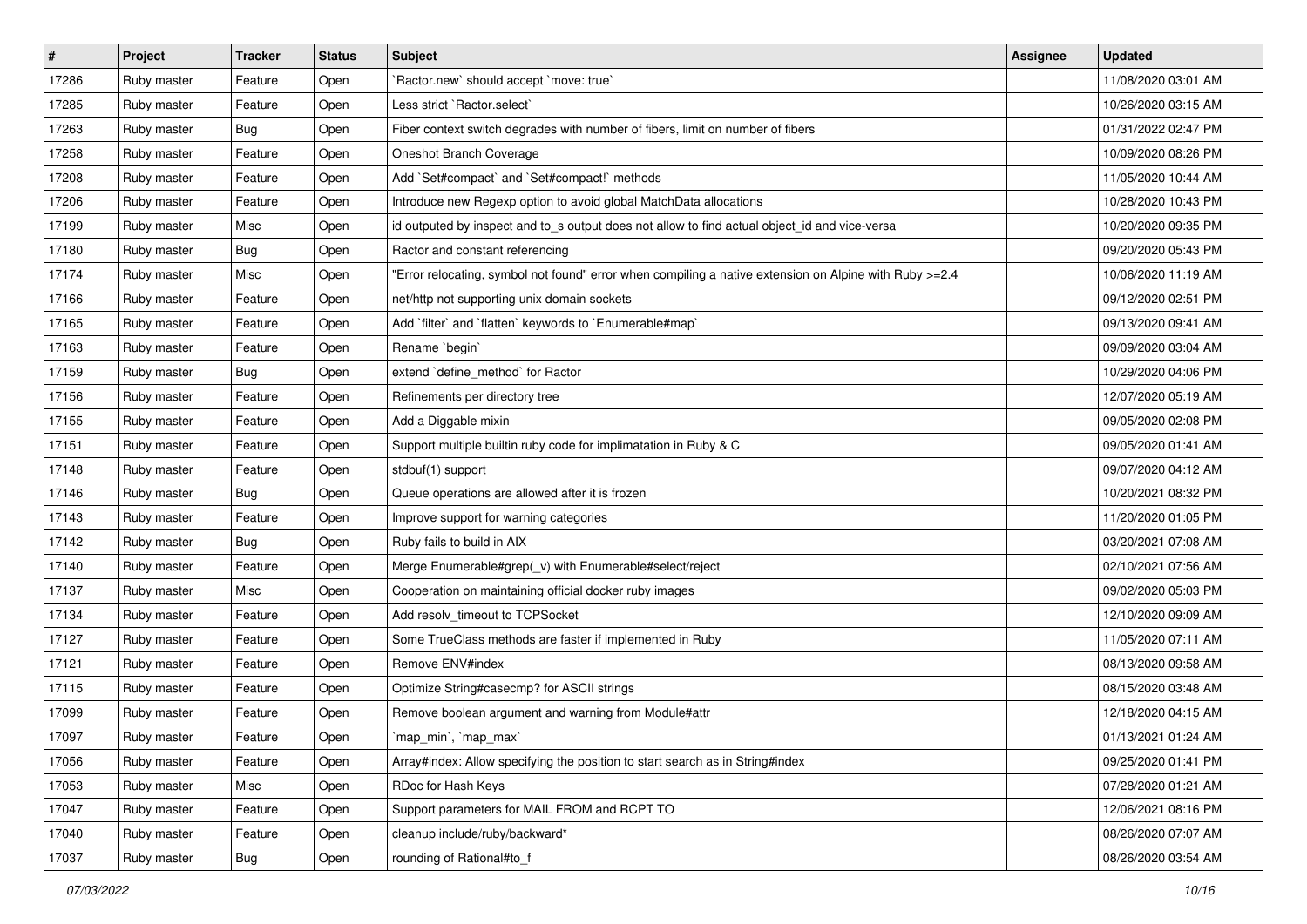| #     | Project     | <b>Tracker</b> | <b>Status</b> | <b>Subject</b>                                                                                | <b>Assignee</b> | <b>Updated</b>      |
|-------|-------------|----------------|---------------|-----------------------------------------------------------------------------------------------|-----------------|---------------------|
| 17036 | Ruby master | Feature        | Open          | Regexp deconstruction keys to allow pattern matching                                          |                 | 07/19/2020 02:45 PM |
| 17016 | Ruby master | Feature        | Open          | Enumerable#accumulate                                                                         |                 | 04/27/2021 03:14 PM |
| 17006 | Ruby master | Feature        | Open          | Let `Kernel#Hash` take a block to provide the default value                                   |                 | 07/04/2020 07:51 AM |
| 17004 | Ruby master | Feature        | Open          | Provide a way for methods to omit their return value                                          |                 | 07/20/2020 05:44 AM |
| 17001 | Ruby master | Feature        | Open          | [Feature] Dir.scan to yield dirent for efficient and composable recursive directory scaning   |                 | 06/30/2020 07:57 PM |
| 16997 | Ruby master | <b>Bug</b>     | Open          | IO#gets converts some \r\n to \n with universal_newline: false                                |                 | 08/26/2020 05:20 PM |
| 16995 | Ruby master | Feature        | Open          | Sets: <=> should be specialized                                                               |                 | 06/26/2020 08:43 PM |
| 16993 | Ruby master | Feature        | Open          | Sets: from hash keys using Hash#key_set                                                       |                 | 06/27/2020 05:44 AM |
| 16991 | Ruby master | Feature        | Open          | Sets: add Set#join                                                                            |                 | 06/26/2020 08:29 PM |
| 16990 | Ruby master | Feature        | Open          | Sets: operators compatibility with Array                                                      |                 | 02/22/2021 11:37 PM |
| 16987 | Ruby master | Feature        | Open          | Enumerator::Lazy vs Array methods                                                             |                 | 07/15/2020 04:56 PM |
| 16971 | Ruby master | Feature        | Open          | weak_ref&.some_method should behave like object&.some_method                                  |                 | 06/19/2020 03:17 PM |
| 16968 | Ruby master | Feature        | Open          | Remove `\$IGNORECASE` from English.rb                                                         |                 | 06/18/2020 04:34 AM |
| 16960 | Ruby master | Feature        | Open          | Feedback regarding => in 'As' Pattern Matching                                                |                 | 06/13/2020 12:32 AM |
| 16959 | Ruby master | <b>Bug</b>     | Open          | Weakmap has specs and third-party usage despite being a private API                           |                 | 06/13/2020 08:54 PM |
| 16952 | Ruby master | Feature        | Open          | Kernel.exec gives an incorrect error message when passed a script with a non-existing shebang |                 | 06/11/2020 08:40 PM |
| 16946 | Ruby master | Feature        | Open          | Add an `intersperse` method                                                                   |                 | 06/11/2020 01:47 AM |
| 16929 | Ruby master | Feature        | Open          | Add GC.start(compact: true)                                                                   |                 | 06/01/2020 03:42 PM |
| 16928 | Ruby master | Feature        | Open          | Array#include_all? & Array#include_any?                                                       |                 | 06/01/2020 09:27 PM |
| 16927 | Ruby master | <b>Bug</b>     | Open          | String#tr won't return the expected result for some sign with diacritics                      |                 | 06/01/2020 05:24 AM |
| 16924 | Ruby master | Feature        | Open          | instance_eval equivalent for RubyVM::InstructionSequence                                      |                 | 05/30/2020 03:49 PM |
| 16920 | Ruby master | Bug            | Open          | TestThread#test_signal_at_join fails on aarch64                                               |                 | 12/07/2021 02:17 PM |
| 16913 | Ruby master | Feature        | Open          | Add `ARGF#each_io`                                                                            |                 | 05/25/2020 11:33 PM |
| 16905 | Ruby master | Bug            | Open          | Ruby required to build Ruby on Haiku?                                                         |                 | 05/24/2020 08:08 AM |
| 16899 | Ruby master | Feature        | Open          | Add method `Array#both_end`                                                                   |                 | 05/18/2020 01:44 AM |
| 16898 | Ruby master | Feature        | Open          | Modify the syntax of -> lambda expressions in ruby3                                           |                 | 05/19/2020 02:02 AM |
| 16897 | Ruby master | Feature        | Open          | General purpose memoizer in Ruby 3 with Ruby 2 performance                                    |                 | 06/26/2020 03:51 PM |
| 16895 | Ruby master | Misc           | Open          | Request for cooperation: Try your applications/libraries with master branch and debug options |                 | 05/15/2020 11:51 PM |
| 16838 | Ruby master | Feature        | Open          | Enumerator::ArithmeticSequence missing allocator for #clone and #dup                          |                 | 05/18/2020 10:44 PM |
| 16833 | Ruby master | Feature        | Open          | Add Enumerator#empty?                                                                         |                 | 05/06/2020 07:55 PM |
| 16829 | Ruby master | Bug            | Open          | Exceptions raised from within an enumerated method lose part of their stacktrace              |                 | 05/20/2022 07:25 PM |
| 16820 | Ruby master | Bug            | Open          | LEGAL is out of sync                                                                          |                 | 08/19/2020 11:08 AM |
| 16818 | Ruby master | Feature        | Open          | Rename `Range#%` to `Range#/`                                                                 |                 | 05/07/2020 08:49 AM |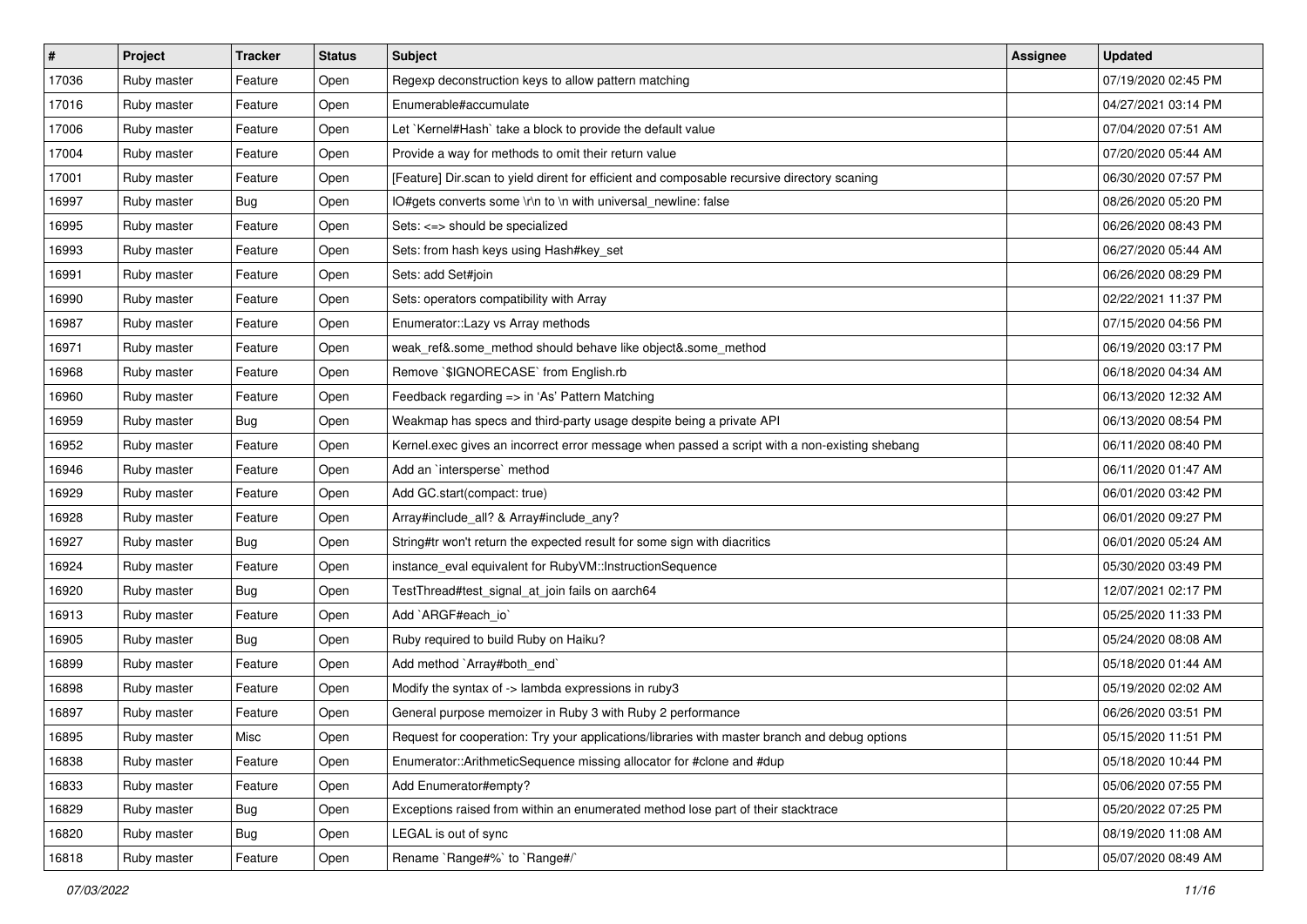| $\vert$ # | Project     | <b>Tracker</b> | <b>Status</b> | Subject                                                                                                                        | <b>Assignee</b> | <b>Updated</b>      |
|-----------|-------------|----------------|---------------|--------------------------------------------------------------------------------------------------------------------------------|-----------------|---------------------|
| 16817     | Ruby master | Feature        | Open          | attr_predicate or attr_query or attr_something for ? methods                                                                   |                 | 12/23/2021 11:44 PM |
| 16816     | Ruby master | Feature        | Open          | Prematurely terminated Enumerator should stay terminated                                                                       |                 | 04/09/2021 09:24 PM |
| 16810     | Ruby master | Bug            | Open          | ruby segfaults on s390x with musl libc                                                                                         |                 | 03/05/2021 01:38 AM |
| 16803     | Ruby master | Misc           | Open          | Discussion: those internal macros reside in public API headers                                                                 |                 | 05/14/2020 12:27 PM |
| 16795     | Ruby master | Feature        | Open          | build ruby.exe on Windows against ruby-static.lib omitting x64-vcruntime-ruby.dll (no '--enable-shared' option<br>for Windows) |                 | 04/17/2020 01:22 PM |
| 16794     | Ruby master | Feature        | Open          | Rightward operators                                                                                                            |                 | 09/10/2020 09:34 PM |
| 16791     | Ruby master | Feature        | Open          | Shortcut for Process::Status.exitstatus                                                                                        |                 | 05/19/2020 03:16 AM |
| 16790     | Ruby master | Feature        | Open          | string format and refinements                                                                                                  |                 | 04/16/2020 03:06 AM |
| 16781     | Ruby master | Feature        | Open          | alias :fold :reduce                                                                                                            |                 | 05/16/2020 08:28 AM |
| 16773     | Ruby master | Feature        | Open          | Reduce allocations in net/http                                                                                                 |                 | 04/10/2020 11:36 AM |
| 16761     | Ruby master | Feature        | Open          | Add an API to move the entire heap, as to make testing GC.compact compatibility easier                                         |                 | 05/07/2020 04:03 PM |
| 16757     | Ruby master | Feature        | Open          | Add intersection to Range                                                                                                      |                 | 01/22/2022 07:26 AM |
| 16755     | Ruby master | Feature        | Open          | warning: `if' at the end of line without an expression                                                                         |                 | 04/03/2020 11:28 PM |
| 16752     | Ruby master | Feature        | Open          | :private param for const_set                                                                                                   |                 | 04/03/2020 12:35 AM |
| 16750     | Ruby master | Misc           | Open          | Change typedef of VALUE for better type checking                                                                               |                 | 04/03/2020 02:34 AM |
| 16745     | Ruby master | Feature        | Open          | Improving Date and DateTime comparison                                                                                         |                 | 03/31/2020 10:32 PM |
| 16742     | Ruby master | Feature        | Open          | RbConfig.windows? and RbConfig.host_os                                                                                         |                 | 04/11/2020 02:00 PM |
| 16741     | Ruby master | Feature        | Open          | Implement Shellwords.shellescape correctly for Windows                                                                         |                 | 03/29/2020 07:54 AM |
| 16739     | Ruby master | Feature        | Open          | Allow Hash#keys and Hash#values to accept a block for filtering output                                                         |                 | 07/10/2020 04:09 PM |
| 16703     | Ruby master | Feature        | Open          | Namespace parameter for `Module#name`                                                                                          |                 | 03/24/2020 10:08 AM |
| 16688     | Ruby master | Feature        | Open          | Allow #to_path object as argument to system()                                                                                  |                 | 04/13/2020 05:37 PM |
| 16684     | Ruby master | Feature        | Open          | Use the word "to" instead of "from" in backtrace                                                                               |                 | 04/10/2020 07:58 AM |
| 16678     | Ruby master | Misc           | Open          | Array#values_at has unintuitive behavior when supplied a range starting with negative index                                    |                 | 03/09/2020 02:06 PM |
| 16673     | Ruby master | Feature        | Open          | total timeout for Net::HTTP                                                                                                    |                 | 03/07/2020 06:25 AM |
| 16671     | Ruby master | Misc           | Open          | <b>BASERUBY</b> version policy                                                                                                 |                 | 03/05/2020 01:11 AM |
| 16667     | Ruby master | Feature        | Open          | Allow parameters to Symbol#to_proc and Method#to_proc                                                                          |                 | 03/03/2020 03:40 PM |
| 16666     | Ruby master | Feature        | Open          | 'string' - 'str' as a shortcut for 'string'.gsub('str', ")?                                                                    |                 | 03/01/2020 08:38 PM |
| 16665     | Ruby master | Feature        | Open          | Add an Array#except_index method                                                                                               |                 | 03/15/2020 03:37 PM |
| 16659     | Ruby master | Misc           | Open          | Documentation on Regexp missing for absence pattern (?~pat)                                                                    |                 | 02/27/2020 04:16 PM |
| 16657     | Ruby master | Feature        | Open          | Don't ship bundled gems as .gem files as well as in expanded form                                                              |                 | 02/27/2020 06:50 AM |
| 16648     | Ruby master | Feature        | Open          | improve GC performance by 5% with builtin_prefetch                                                                             |                 | 02/29/2020 06:27 PM |
| 16638     | Ruby master | Feature        | Open          | Structured Data for Syslog                                                                                                     |                 | 02/17/2020 07:06 PM |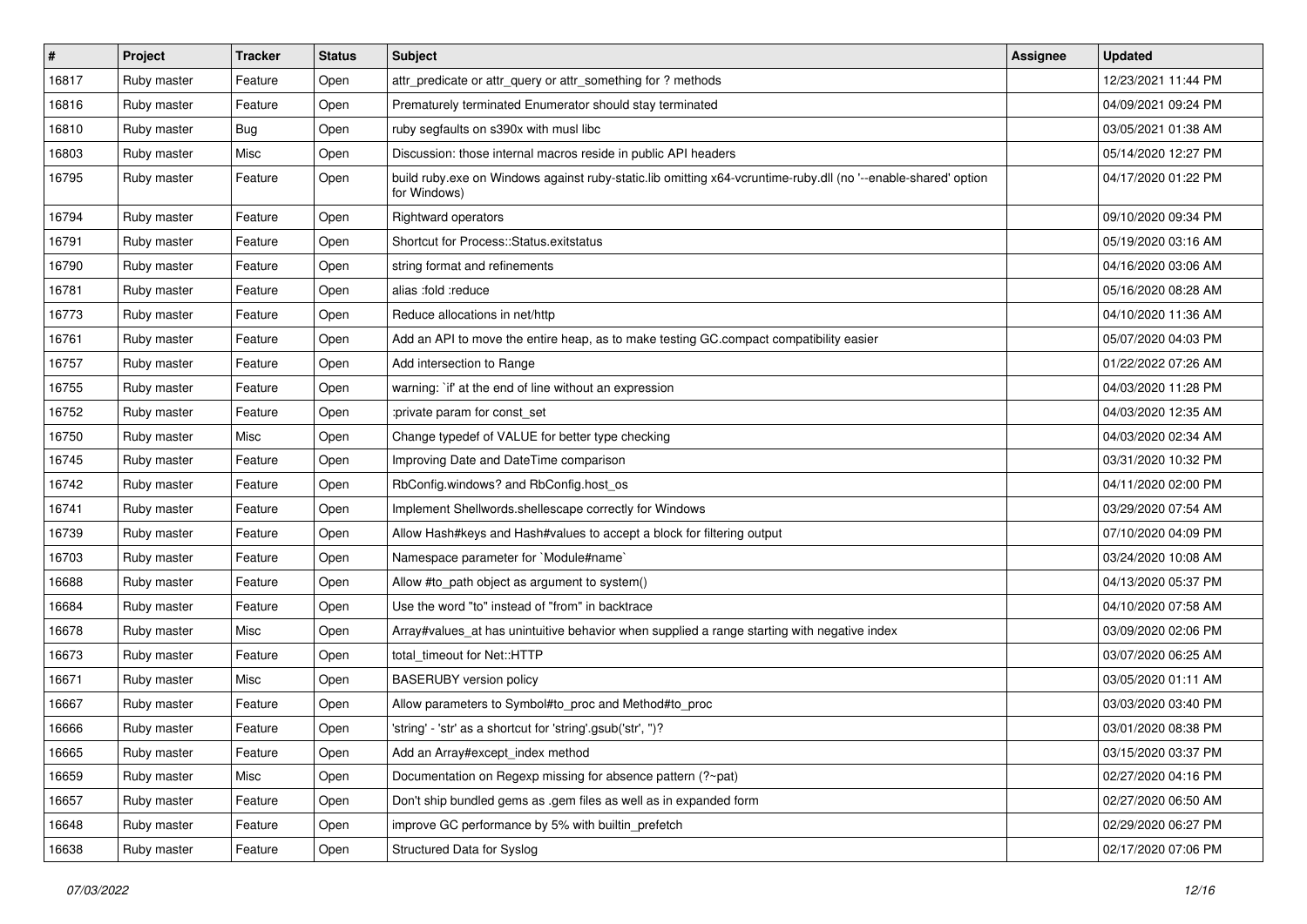| $\vert$ # | Project     | <b>Tracker</b> | <b>Status</b> | <b>Subject</b>                                                                                              | <b>Assignee</b> | <b>Updated</b>      |
|-----------|-------------|----------------|---------------|-------------------------------------------------------------------------------------------------------------|-----------------|---------------------|
| 16637     | Ruby master | Feature        | Open          | Time#to_s and Date#to_s accept strftime format string                                                       |                 | 02/17/2020 09:46 PM |
| 16629     | Ruby master | Misc           | Open          | ruby-loco now built & saved on GitHub, both mingw & mswin builds                                            |                 | 02/12/2020 01:53 PM |
| 16621     | Ruby master | Feature        | Open          | Second block parameter of Pathname#glob to be relative path from self                                       |                 | 02/12/2020 11:27 PM |
| 16615     | Ruby master | Feature        | Open          | Group style access scope for macros                                                                         |                 | 03/09/2020 02:39 PM |
| 16601     | Ruby master | Feature        | Open          | Let `nil.to_a` and `nil.to_h` return a fixed instance                                                       |                 | 02/01/2020 10:12 AM |
| 16600     | Ruby master | Feature        | Open          | Optimized opcodes for frozen arrays and hashes literals                                                     |                 | 01/30/2020 09:51 AM |
| 16597     | Ruby master | Feature        | Open          | missing poll()                                                                                              |                 | 06/09/2022 09:14 AM |
| 16563     | Ruby master | Feature        | Open          | Let rb_mod_const_at and rb_const_list use an ID table instead for inherited VS private constant segregation |                 | 01/26/2020 04:38 PM |
| 16562     | Ruby master | Feature        | Open          | Expose rb_io_set_encoding_internal to reduce function calls on loading source files                         |                 | 01/27/2020 06:05 AM |
| 16557     | Ruby master | Feature        | Open          | Deduplicate Regexp literals                                                                                 |                 | 02/28/2020 11:44 AM |
| 16517     | Ruby master | Feature        | Open          | mkmf.rb - changes for Windows?                                                                              |                 | 01/20/2020 06:05 PM |
| 16511     | Ruby master | Feature        | Open          | Staged warnings and better compatibility for keyword arguments in 2.7.1                                     |                 | 02/25/2020 06:54 PM |
| 16507     | Ruby master | Misc           | Open          | $=$ vs include? or match?                                                                                   |                 | 01/12/2020 11:27 PM |
| 16493     | Ruby master | Bug            | Open          | TestThreadQueue#test_thr_kill is flaky on AArch64                                                           |                 | 01/09/2020 09:39 AM |
| 16489     | Ruby master | Feature        | Open          | Make rb_warn_deprecated a public API                                                                        |                 | 01/09/2020 01:22 AM |
| 16487     | Ruby master | Misc           | Open          | Potential for SIMD usage in ruby-core                                                                       |                 | 01/16/2020 05:25 AM |
| 16482     | Ruby master | Feature        | Open          | net/http should support TLS connection to proxies                                                           |                 | 01/05/2020 05:52 PM |
| 16479     | Ruby master | Feature        | Open          | Let execution context local storage be backed by an ID table                                                |                 | 01/04/2020 01:41 AM |
| 16478     | Ruby master | Feature        | Open          | Fold symbol tables for tracking basic operation method redefinition changes into a single ID table          |                 | 01/04/2020 01:42 AM |
| 16471     | Ruby master | Feature        | Open          | Two feature requests for WeakRef: get original object, callback feature                                     |                 | 01/02/2020 03:44 PM |
| 16464     | Ruby master | Misc           | Open          | Which core objects should support deconstruct/deconstruct_keys?                                             |                 | 12/30/2019 07:54 AM |
| 16460     | Ruby master | Feature        | Open          | External names for keyword parameters in method definitions                                                 |                 | 01/02/2020 02:11 AM |
| 16451     | Ruby master | Feature        | Open          | Special ternary operator for methods ending in `?`                                                          |                 | 12/26/2019 09:03 PM |
| 16436     | Ruby master | Misc           | Open          | hash missing #last method, make it not so consistent (it has #first)                                        |                 | 01/06/2021 09:47 AM |
| 16431     | Ruby master | Feature        | Open          | Optionally load did_you_mean (and RubyGems)                                                                 |                 | 12/18/2019 07:19 PM |
| 16425     | Ruby master | Feature        | Open          | Add Thread#dig                                                                                              |                 | 12/17/2019 12:15 AM |
| 16411     | Ruby master | Feature        | Open          | Safer keyword argument extension                                                                            |                 | 12/10/2019 02:45 AM |
| 16408     | Ruby master | Misc           | Open          | Ruby docs list incorrect method signatures for PTY::getpty/PTY::spawn                                       |                 | 12/12/2019 05:12 PM |
| 16396     | Ruby master | Misc           | Open          | What is the reason for this behaviour of Find.find?                                                         |                 | 12/09/2019 02:51 PM |
| 16381     | Ruby master | Feature        | Open          | Accept resolv timeout in Net::HTTP                                                                          |                 | 11/29/2019 04:38 PM |
| 16374     | Ruby master | Feature        | Open          | Object#nullify to provide scalars with the effect similar to Enumerable#reject                              |                 | 12/08/2019 02:30 AM |
| 16373     | Ruby master | Feature        | Open          | RDoc for some of the Kernel methods cannot be found in Kernel module                                        |                 | 05/29/2020 09:29 PM |
| 16370     | Ruby master | Feature        | Open          | Pattern matching with variable assignment (the priority of `in` operator)                                   |                 | 11/27/2019 01:55 PM |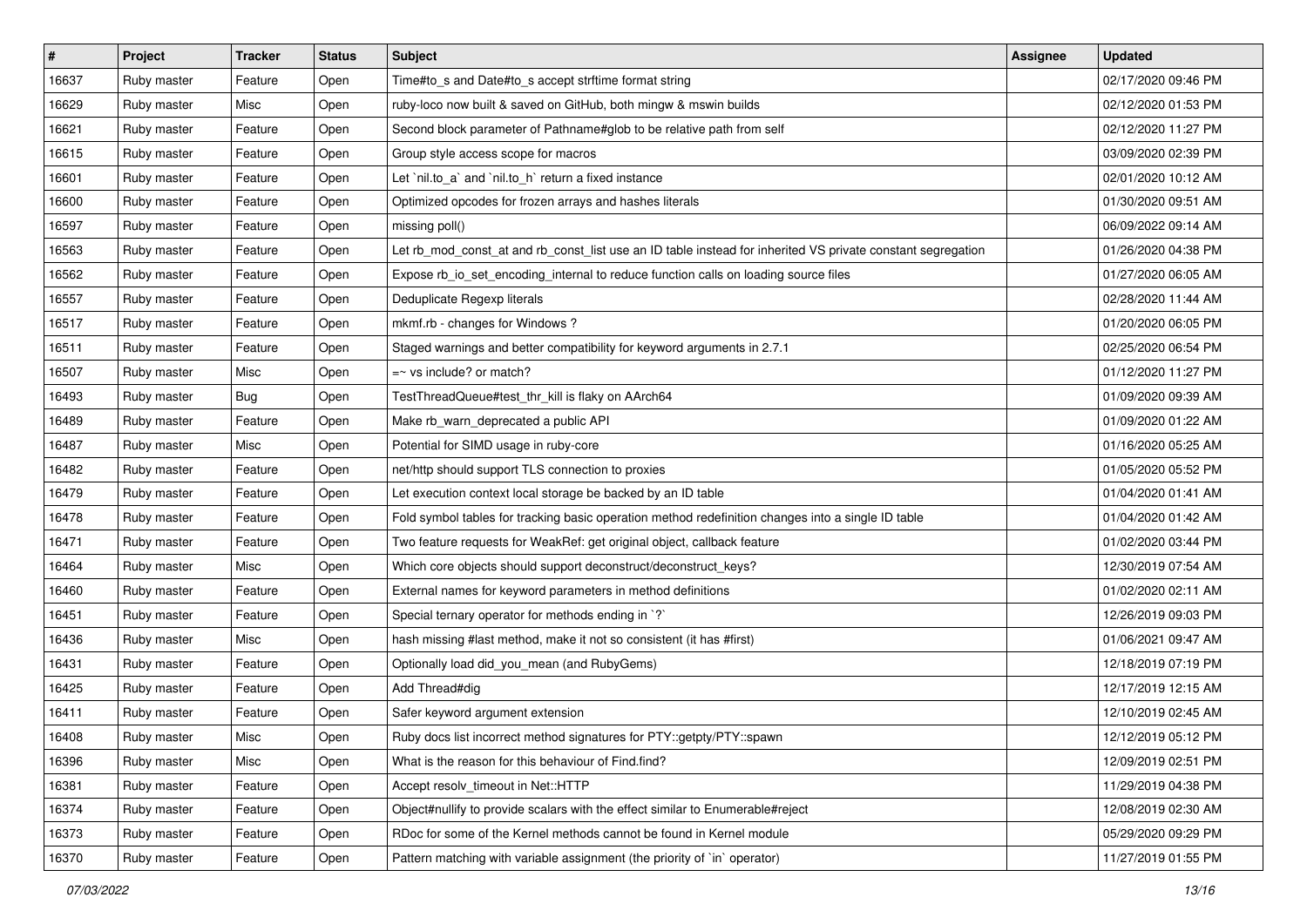| $\vert$ # | Project     | <b>Tracker</b> | <b>Status</b> | <b>Subject</b>                                                                                                                                        | <b>Assignee</b> | <b>Updated</b>      |
|-----------|-------------|----------------|---------------|-------------------------------------------------------------------------------------------------------------------------------------------------------|-----------------|---------------------|
| 16356     | Ruby master | Feature        | Open          | Method#inspect of argument forwarding                                                                                                                 |                 | 11/21/2019 01:54 PM |
| 16352     | Ruby master | Feature        | Open          | Modify Marshal to dump objects larger than 2 GiB                                                                                                      |                 | 06/10/2020 04:12 AM |
| 16347     | Ruby master | Feature        | Open          | InmutableObject                                                                                                                                       |                 | 12/23/2021 11:44 PM |
| 16346     | Ruby master | Misc           | Open          | Confusing macro name: RUBY_MARK_NO_PIN_UNLESS_NULL                                                                                                    |                 | 11/13/2019 07:39 AM |
| 16341     | Ruby master | Feature        | Open          | Proposal: Set#to_proc and Hash#to_proc                                                                                                                |                 | 11/12/2019 08:12 PM |
| 16336     | Ruby master | Feature        | Open          | Allow private constants to be accessed with absolute references                                                                                       |                 | 11/14/2019 06:21 PM |
| 16296     | Ruby master | Feature        | Open          | Alternative behavior for `` in method body if `` is not in method definition                                                                          |                 | 11/10/2019 10:20 AM |
| 16288     | Ruby master | <b>Bug</b>     | Open          | Segmentation fault with finalizers, threads                                                                                                           |                 | 12/19/2019 07:46 PM |
| 16287     | Ruby master | Feature        | Open          | Proposal to add .second and .third in particular to class Array                                                                                       |                 | 10/31/2019 01:47 PM |
| 16282     | Ruby master | Feature        | Open          | Add "call data" wrapper IMEMO object so inline cache can be updated                                                                                   |                 | 10/29/2019 12:13 AM |
| 16276     | Ruby master | Feature        | Open          | For consideration: "private doend" / "protected doend"                                                                                                |                 | 11/19/2019 04:27 AM |
| 16273     | Ruby master | Feature        | Open          | Proposal: Shorthand operator for "#instance_method"                                                                                                   |                 | 01/14/2020 12:24 PM |
| 16267     | Ruby master | Misc           | Open          | MinGW CI - add to Actions ?                                                                                                                           |                 | 10/21/2019 01:10 AM |
| 16265     | Ruby master | Bug            | Open          | Test (spec) failure using current MSYS2 tools, related to -fstack-protector and possibly<br>D_FORTIFY_SOURCE=2                                        |                 | 12/03/2019 03:09 PM |
| 16252     | Ruby master | Feature        | Open          | Hash#partition should return hashes                                                                                                                   |                 | 11/18/2021 03:54 PM |
| 16249     | Ruby master | Feature        | Open          | Dir#empty? and File#empty?                                                                                                                            |                 | 10/19/2019 12:49 PM |
| 16246     | Ruby master | Feature        | Open          | require with an optional block that is evaluated when requiring fails                                                                                 |                 | 10/09/2019 11:16 AM |
| 16245     | Ruby master | Feature        | Open          | Add interfaces to count and measure size all IMEMO objects                                                                                            |                 | 10/17/2019 09:16 PM |
| 16244     | Ruby master | Feature        | Open          | Add a Time#before? and Time#after? method                                                                                                             |                 | 12/15/2019 12:59 AM |
| 16241     | Ruby master | Feature        | Open          | Shorter syntax for anonymous refinements                                                                                                              |                 | 11/20/2020 07:22 PM |
| 16235     | Ruby master | Misc           | Open          | ENV assoc spec test does not test invalid name                                                                                                        |                 | 10/05/2019 10:53 PM |
| 16231     | Ruby master | Feature        | Open          | Add #location to Net::HTTPResponse                                                                                                                    |                 | 10/06/2019 11:14 PM |
| 16183     | Ruby master | Feature        | Open          | Hash#with_default                                                                                                                                     |                 | 09/27/2019 08:35 AM |
| 16160     | Ruby master | Misc           | Open          | Lazy init thread local storage                                                                                                                        |                 | 09/22/2019 01:55 AM |
| 16158     | Ruby master | Bug            | Open          | "st" Character Sequence In Regex Look-Behind Causes Illegal Pattern Error When Combined With POSIX<br>Bracket Expressions And Case Insensitivity Flag |                 | 09/17/2019 09:37 AM |
| 16157     | Ruby master | Misc           | Open          | What is the correct and *portable* way to do generic delegation?                                                                                      |                 | 10/15/2019 04:28 PM |
| 16153     | Ruby master | Feature        | Open          | eventually_frozen flag to gradually phase-in frozen strings                                                                                           |                 | 02/10/2020 07:39 PM |
| 16150     | Ruby master | Feature        | Open          | Add a way to request a frozen string from to_s                                                                                                        |                 | 06/03/2022 04:42 PM |
| 16147     | Ruby master | Feature        | Open          | List Comprehensions in Ruby                                                                                                                           |                 | 06/25/2020 06:23 PM |
| 16146     | Ruby master | Feature        | Open          | Array .difference allow custom comparison                                                                                                             |                 | 11/11/2019 08:34 PM |
| 16145     | Ruby master | <b>Bug</b>     | Open          | regexp match error if mixing /i, character classes, and utf8                                                                                          |                 | 09/06/2019 05:52 AM |
| 16142     | Ruby master | Feature        | Open          | Implement code_range in Proc and Method                                                                                                               |                 | 11/28/2019 07:43 AM |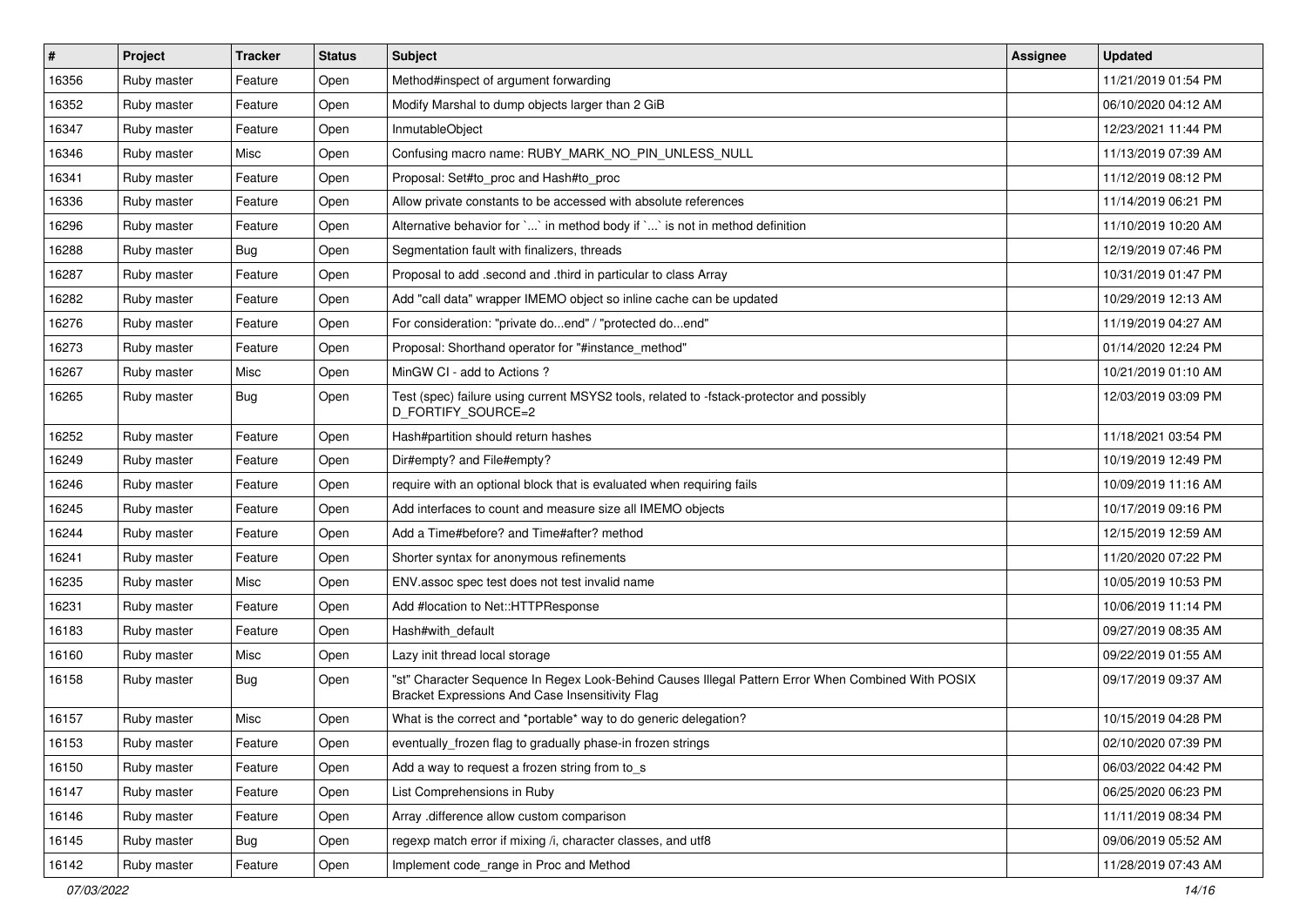| $\vert$ # | Project     | <b>Tracker</b> | <b>Status</b> | <b>Subject</b>                                                                                                          | <b>Assignee</b> | <b>Updated</b>      |
|-----------|-------------|----------------|---------------|-------------------------------------------------------------------------------------------------------------------------|-----------------|---------------------|
| 16137     | Ruby master | Feature        | Open          | Add $==$ to UnboundMethod                                                                                               |                 | 09/07/2019 11:05 AM |
| 16130     | Ruby master | Misc           | Open          | [Discussion / Ideas] Finding a good name for the concept of/behind guilds - primarily the NAME                          |                 | 08/27/2019 04:00 PM |
| 16128     | Ruby master | Feature        | Open          | Would it be possible for ruby to warn about case/when menu options separated by a trailing, but accidental ','?         |                 | 08/26/2019 09:56 AM |
| 16118     | Ruby master | Feature        | Open          | Array .difference allow custom comparison                                                                               |                 | 12/23/2021 11:44 PM |
| 16115     | Ruby master | Feature        | Open          | Keyword arguments from method calls or ignore extra hash keys in splat                                                  |                 | 08/23/2019 12:53 AM |
| 16114     | Ruby master | Misc           | Open          | Naming of "beginless range"                                                                                             |                 | 10/08/2019 03:06 PM |
| 16113     | Ruby master | Feature        | Open          | Partial application                                                                                                     |                 | 03/02/2021 02:00 PM |
| 16104     | Ruby master | Feature        | Open          | Introduce merge_if and merge_if!                                                                                        |                 | 08/15/2019 06:54 AM |
| 16102     | Ruby master | Feature        | Open          | `Symbol#call`                                                                                                           |                 | 09/12/2019 09:25 AM |
| 16049     | Ruby master | Feature        | Open          | optimization for frozen dynamic string literals "#{exp}".dup and +"#{exp}"                                              |                 | 08/14/2019 04:30 PM |
| 16039     | Ruby master | Feature        | Open          | Array#contains? to check if one array contains another array                                                            |                 | 12/19/2019 06:47 AM |
| 16037     | Ruby master | Feature        | Open          | Allow multiple single/double-splatted variables in `in` pattern matching and introduce non-greedy-splatted<br>variables |                 | 08/04/2019 04:47 AM |
| 16031     | Ruby master | Feature        | Open          | Raise ArgumentError when creating Time objects with invalid day of month, instead of rolling into next month            |                 | 06/20/2020 04:23 AM |
| 16018     | Ruby master | Feature        | Open          | Add a way to deprecate methods                                                                                          |                 | 09/02/2019 06:24 AM |
| 16005     | Ruby master | Feature        | Open          | A variation of Time.iso8601 that can parse yyyy-MM-dd HH:mm:ss                                                          |                 | 06/16/2022 01:08 AM |
| 16001     | Ruby master | Feature        | Open          | Provide an alias to Kernel#caller_locations(1,1) and Kernel#caller(1,1)                                                 |                 | 09/04/2019 02:31 PM |
| 15999     | Ruby master | Feature        | Open          | KeyError#inspect does not contain receiver and key                                                                      |                 | 07/14/2019 07:31 AM |
| 15993     | Ruby master | Bug            | Open          | 'require' doesn't work if there are Cyrillic chars in the path to Ruby dir                                              |                 | 07/09/2021 04:08 PM |
| 15948     | Ruby master | Feature        | Open          | ENV.update takes multiple hashes as Hash#update                                                                         |                 | 06/21/2019 07:35 AM |
| 15945     | Ruby master | Feature        | Open          | Option to truncate in `String#ljust`, `String#rjust`, and `String#center`                                               |                 | 06/20/2019 02:39 PM |
| 15936     | Ruby master | Feature        | Open          | on error in lieu of rescue, raise                                                                                       |                 | 06/21/2019 07:05 PM |
| 15927     | Ruby master | Feature        | Open          | Allow string keys to be used for String#% and sprintf methods                                                           |                 | 06/17/2019 07:13 AM |
| 15922     | Ruby master | Feature        | Open          | Enumerable#partition(pattern)                                                                                           |                 | 06/14/2019 03:40 AM |
| 15914     | Ruby master | Feature        | Open          | mkmf without libruby                                                                                                    |                 | 06/12/2019 12:43 PM |
| 15909     | Ruby master | Feature        | Open          | Improve Thread#exit documentation                                                                                       |                 | 06/09/2019 12:05 AM |
| 15899     | Ruby master | Feature        | Open          | String#before and String#after                                                                                          |                 | 11/04/2019 08:57 PM |
| 15879     | Ruby master | Feature        | Open          | Proposal: Time#to_i accepts :unit keyword                                                                               |                 | 07/29/2019 07:32 AM |
| 15864     | Ruby master | Feature        | Open          | Proposal: Add methods to determine if it is an infinite range                                                           |                 | 08/22/2019 07:36 AM |
| 15861     | Ruby master | Feature        | Open          | Correctly parse `file:c:/path/to/file` URIs                                                                             |                 | 05/18/2019 10:58 PM |
| 15840     | Ruby master | Feature        | Open          | configuration path search                                                                                               |                 | 05/11/2019 01:24 PM |
| 15833     | Ruby master | Feature        | Open          | Some refactors for shared-root array                                                                                    |                 | 07/29/2019 07:13 AM |
| 15824     | Ruby master | Feature        | Open          | respond_to pattern for pattern match                                                                                    |                 | 10/06/2019 07:56 AM |